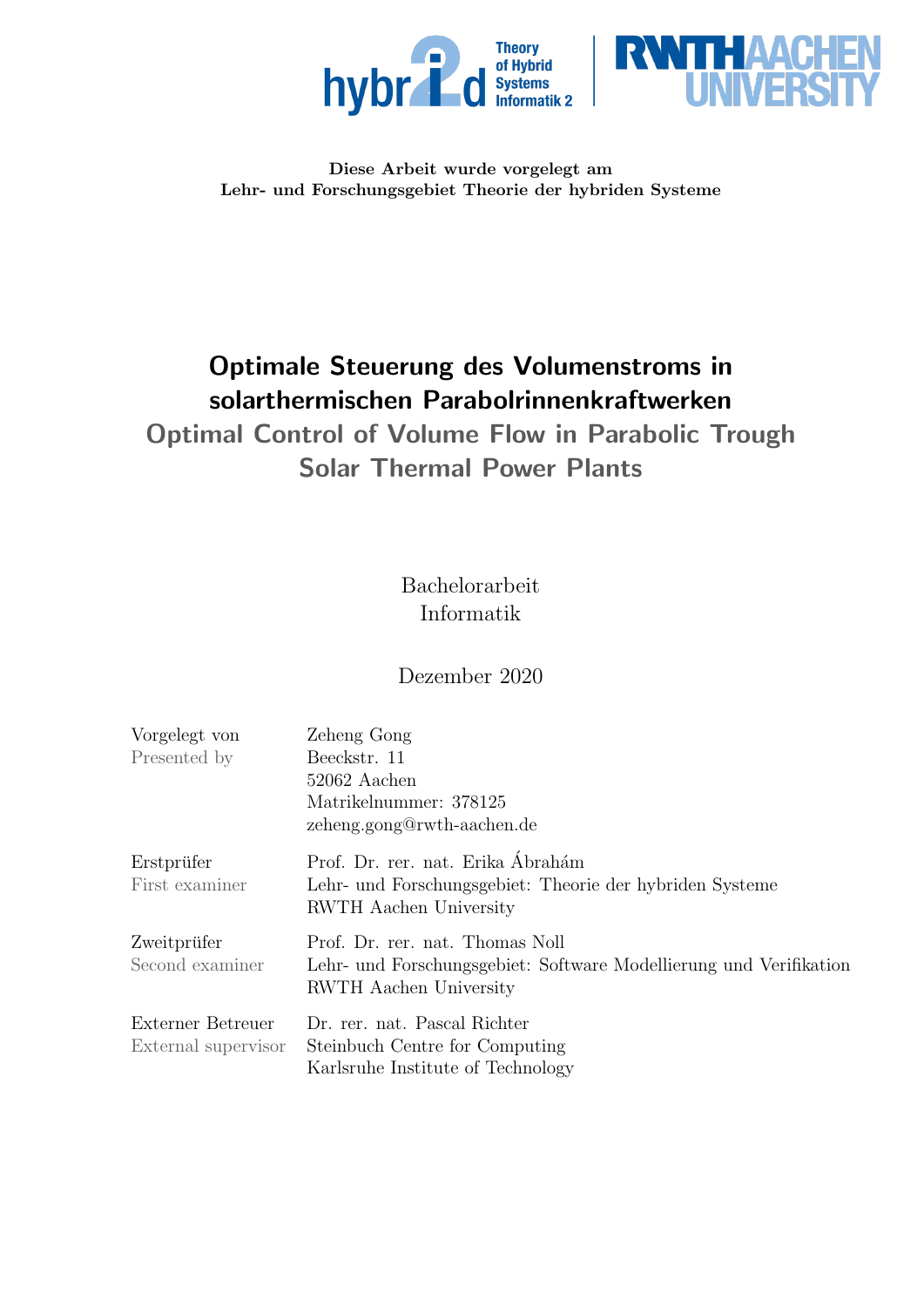# Eigenständigkeitserklärung

Hiermit versichere ich, dass ich diese Bachelorarbeit selbständig verfasst und keine anderen als die angegebenen Quellen und Hilfsmittel benutzt habe. Die Stellen meiner Arbeit, die dem Wortlaut oder dem Sinn nach anderen Werken entnommen sind, habe ich in jedem Fall unter Angabe der Quelle als Entlehnung kenntlich gemacht. Dasselbe gilt sinngemäß für Tabellen und Abbildungen. Diese Arbeit hat in dieser oder einer ähnlichen Form noch nicht im Rahmen einer anderen Prüfung vorgelegen.

Aachen, im Dezember 2020

Zeheng Gong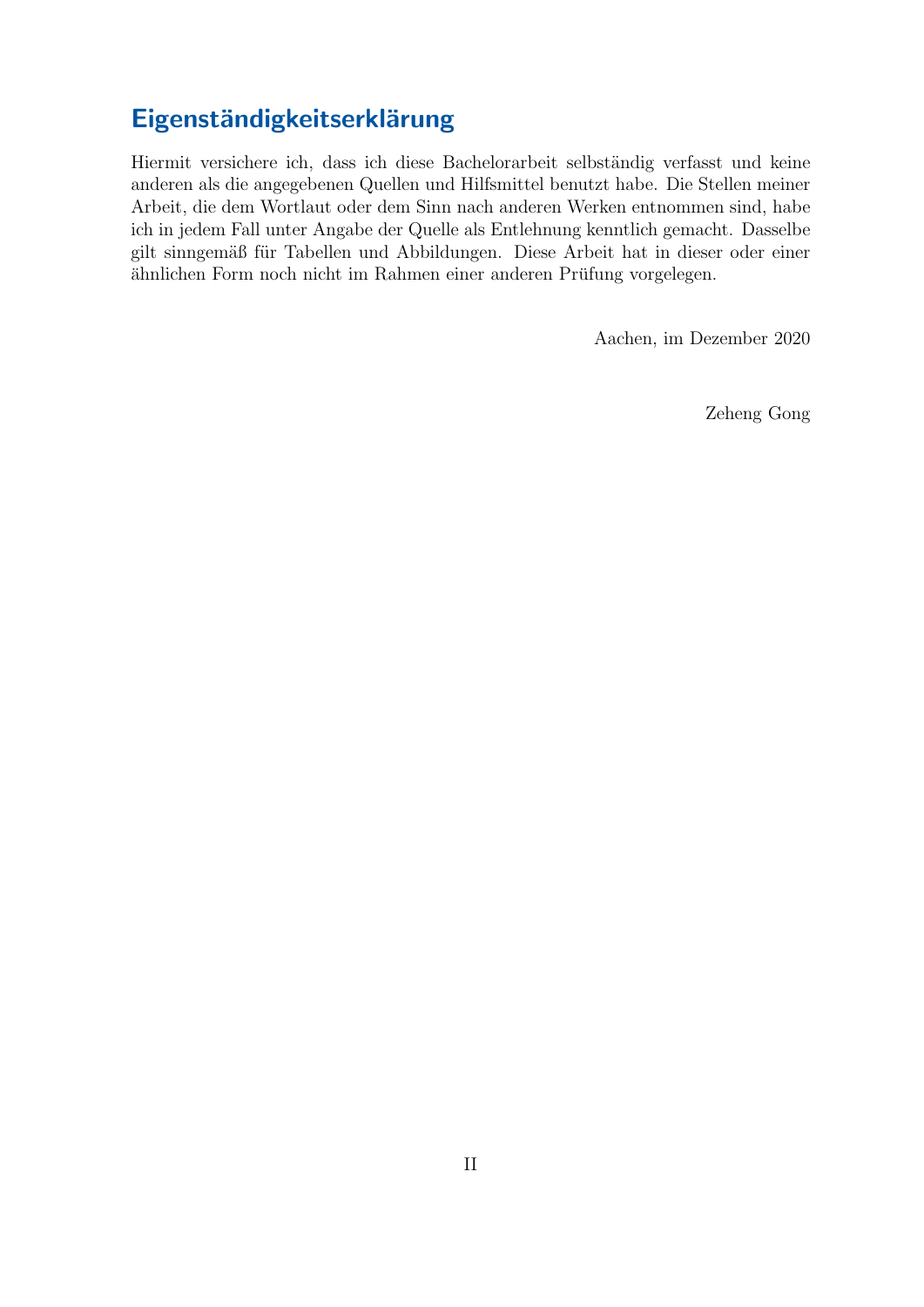# **Contents**

|     |                                                                                                                                                                                                                                         | 1                                                                                                                |
|-----|-----------------------------------------------------------------------------------------------------------------------------------------------------------------------------------------------------------------------------------------|------------------------------------------------------------------------------------------------------------------|
| 1.1 | State of the art $\dots \dots \dots \dots \dots \dots \dots \dots \dots \dots \dots \dots$                                                                                                                                              | 1                                                                                                                |
| 1.2 |                                                                                                                                                                                                                                         | $\overline{2}$                                                                                                   |
|     |                                                                                                                                                                                                                                         | 3                                                                                                                |
| 2.1 |                                                                                                                                                                                                                                         | 3                                                                                                                |
| 2.2 |                                                                                                                                                                                                                                         | $\overline{4}$                                                                                                   |
|     | 2.2.1                                                                                                                                                                                                                                   | 6                                                                                                                |
| 2.3 |                                                                                                                                                                                                                                         | $\overline{7}$                                                                                                   |
| 2.4 |                                                                                                                                                                                                                                         | 8                                                                                                                |
|     |                                                                                                                                                                                                                                         | 10                                                                                                               |
| 3.1 |                                                                                                                                                                                                                                         | 10                                                                                                               |
| 3.2 |                                                                                                                                                                                                                                         | 11                                                                                                               |
| 3.3 |                                                                                                                                                                                                                                         | 13                                                                                                               |
|     |                                                                                                                                                                                                                                         | 15                                                                                                               |
| 4.1 |                                                                                                                                                                                                                                         | 15                                                                                                               |
| 4.2 | Network with single collector row $\dots \dots \dots \dots \dots \dots \dots$                                                                                                                                                           | 15                                                                                                               |
|     | 4.2.1                                                                                                                                                                                                                                   | 15                                                                                                               |
|     | 4.2.2                                                                                                                                                                                                                                   | 16                                                                                                               |
|     | Valve control response response response response response response response response response response response response response response response response response response response response response response response r<br>4.2.3 | 17                                                                                                               |
| 4.3 | Network with four collector rows                                                                                                                                                                                                        | 18                                                                                                               |
|     | 4.3.1                                                                                                                                                                                                                                   | 18                                                                                                               |
|     | 4.3.2                                                                                                                                                                                                                                   | 19                                                                                                               |
|     | 4.3.3<br>Valve control response in the contract in the control of the contract in the contract of the contract of the contract of the contract of the contract of the contract of the contract of the contract of the contract of the c | 20                                                                                                               |
|     |                                                                                                                                                                                                                                         | 22                                                                                                               |
|     |                                                                                                                                                                                                                                         | Introduction<br><b>Network flow model</b><br><b>PID</b> control<br><b>Feasibility study</b><br><b>Conclusion</b> |

### [References](#page-25-0) 23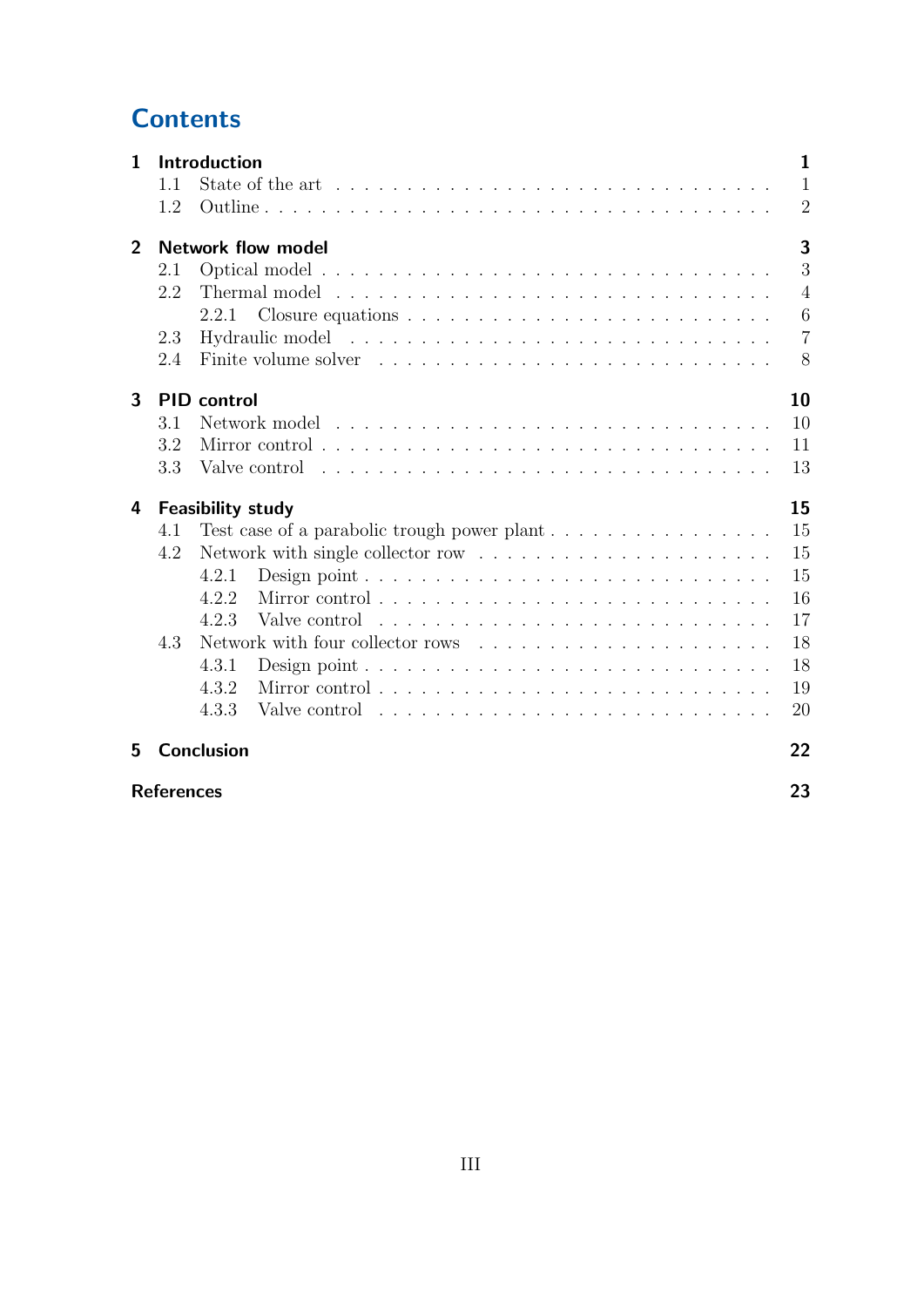# <span id="page-3-0"></span>1 Introduction

Electricity generation from conventional fossil fuels like coal and gas causes pollution of air, water and land. Compared with conventional energy sources, solar energy is safe and clean, as it produces no carbon emissions. Thus, it is beneficial to use solar power to generate electricity to restrict climate change. Besides that, solar power has many benefits, as solar thermal energy can be stored quite inexpensively. To meet the future goal that solar power can replace conventional fossil fuels, solar thermal power plants have to generate enough electricity as least as beneficial as fossil-fired plants. Based on different ways of concentrating solar energy, there are solar thermal technologies like solar parabolic trough plants, solar tower power plants, and solar dish power plants. This thesis will focus on parabolic trough plants, which consist of a network of absorber tubes. The tubes heat the contained heat transfer fluid by direct solar irradiation, concentrated via parabolic mirrors. A heat exchanger generates steam with the fluid, and electricity is being generated through a turbine, which is similar to conventional power plants.

The temperature of fluid depends on two factors: direct solar irradiation and mass flow. The more slowly the mass flow passes through the tube, the longer time it is heated up by sunbeams, and therefore it reaches a higher temperature. It is crucial to control the fluid in a specific temperature interval, especially never exceed a specifically defined desired temperature. Otherwise, the fluid will be lead to an irreversible decomposition.

### <span id="page-3-1"></span>1.1 State of the art

With the increasing popularity of solar energy, there has already been much research on the topic of solar thermal power plants. Researches concerning used materials in power plants, such as mirrors and tubes, has been done [\[9\]](#page-25-1). The used materials have been analyzed and evaluated by observation on heat loss [\[20\]](#page-26-0) and the heat transfer fluid [\[15,](#page-26-1) [16\]](#page-26-2). Design criteria to decrease the construction costs, as well as the best location to construct a solar thermal power plant, have been analyzed [\[18,](#page-26-3) [2\]](#page-25-2). Several kinds of research of controlling the temperature in solar thermal power plants have been made [\[3\]](#page-25-3). Approaches as Lyapunov estimator [\[14,](#page-26-4) [21\]](#page-26-5), instantaneous control [\[6,](#page-25-4) [11\]](#page-25-5) or model predictive control [\[8,](#page-25-6) [22\]](#page-26-6) are applied to solar thermal power plants. Most of these control strategies focus on control the temperature of the fluid in a single tube by changing the volume flow of the pump. Hence, the current technology used in controlling parabolic trough solar thermal power plants is mainly used to avoid variations in the temperature. The desired outlet temperature is reached more reliably, and therefore the efficiency of the power plant system is increased. Additionally, to minimize the time and number of defocused mirrors by controlling the valves at each inlet of an absorber tube [\[5,](#page-25-7) [23\]](#page-26-7) can maximize the plants' efficiency as well.

This thesis follows the approach by modelling the flow of the fluid through the tubes, considering the pressures in the tubes. The temperature of the fluid will be simulated as a partial differential equation (short: PDE), thereby its value to be regulated at the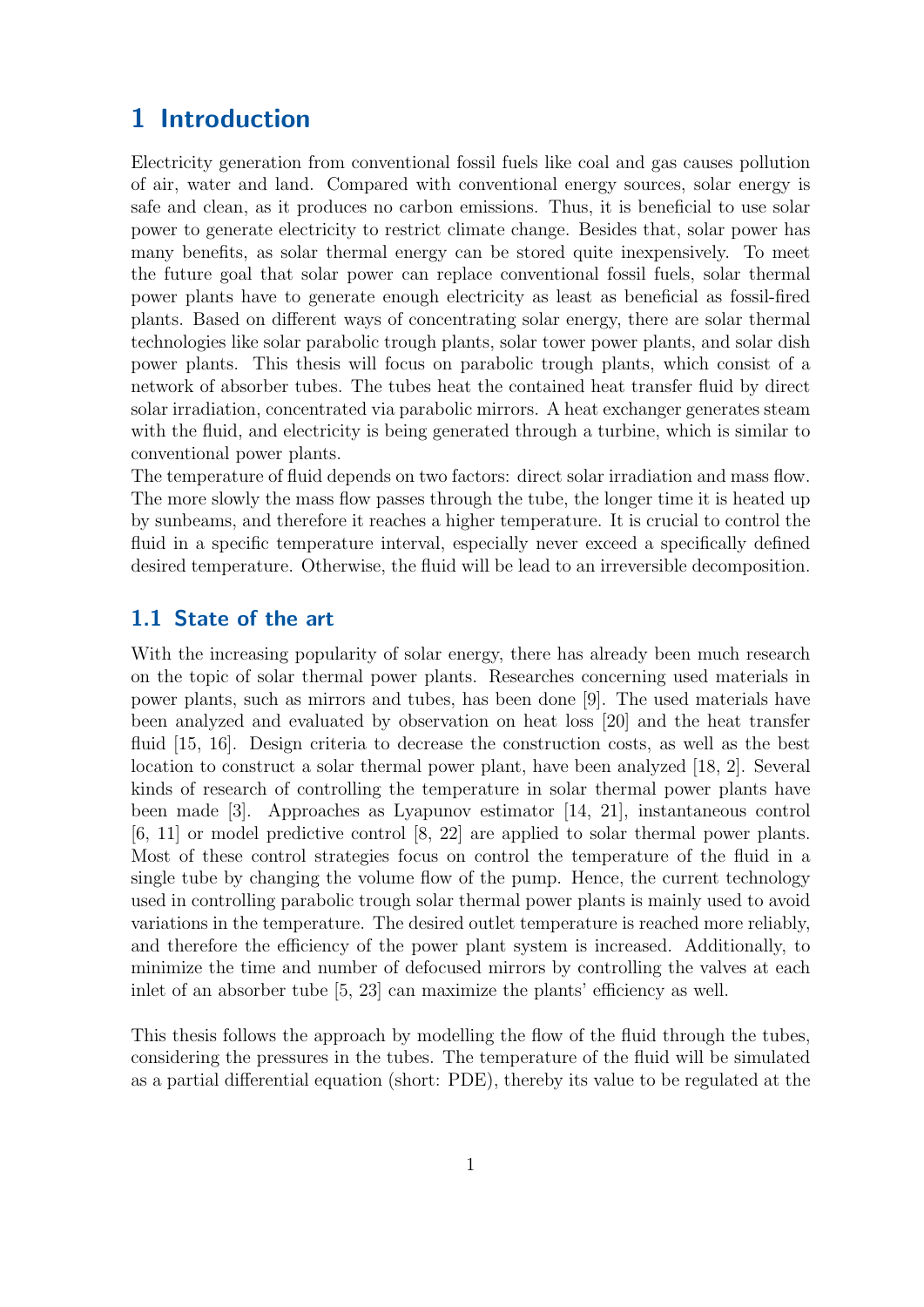end of absorber tubes using valves. With regard to this model, the film temperatures [\[19\]](#page-26-8), featuring the boundary layer between the fluid and pipe, is also considered. After the description of the flow through the network of tubes, the system will be decoupled such that each tube can be controlled independently.

### <span id="page-4-0"></span>1.2 Outline

This thesis is structured as follows: Section 2 deals with the modelling of a solar power plant, considering the optics of the solar field, the thermodynamics in the tubes, and the flow in a network of tubes. Section 3 reviews mirror control and valve control, which control the temperature in a network of tubes using proportional-integral-differential (short: PID) controller. The mathematical modelling and optimal control are set up as a Matlab code. At the end of the thesis, the optimal model is tested. The results and evaluation of this feasibility study are presented in Section 4 before the conclusion and outlook are given in Section 5.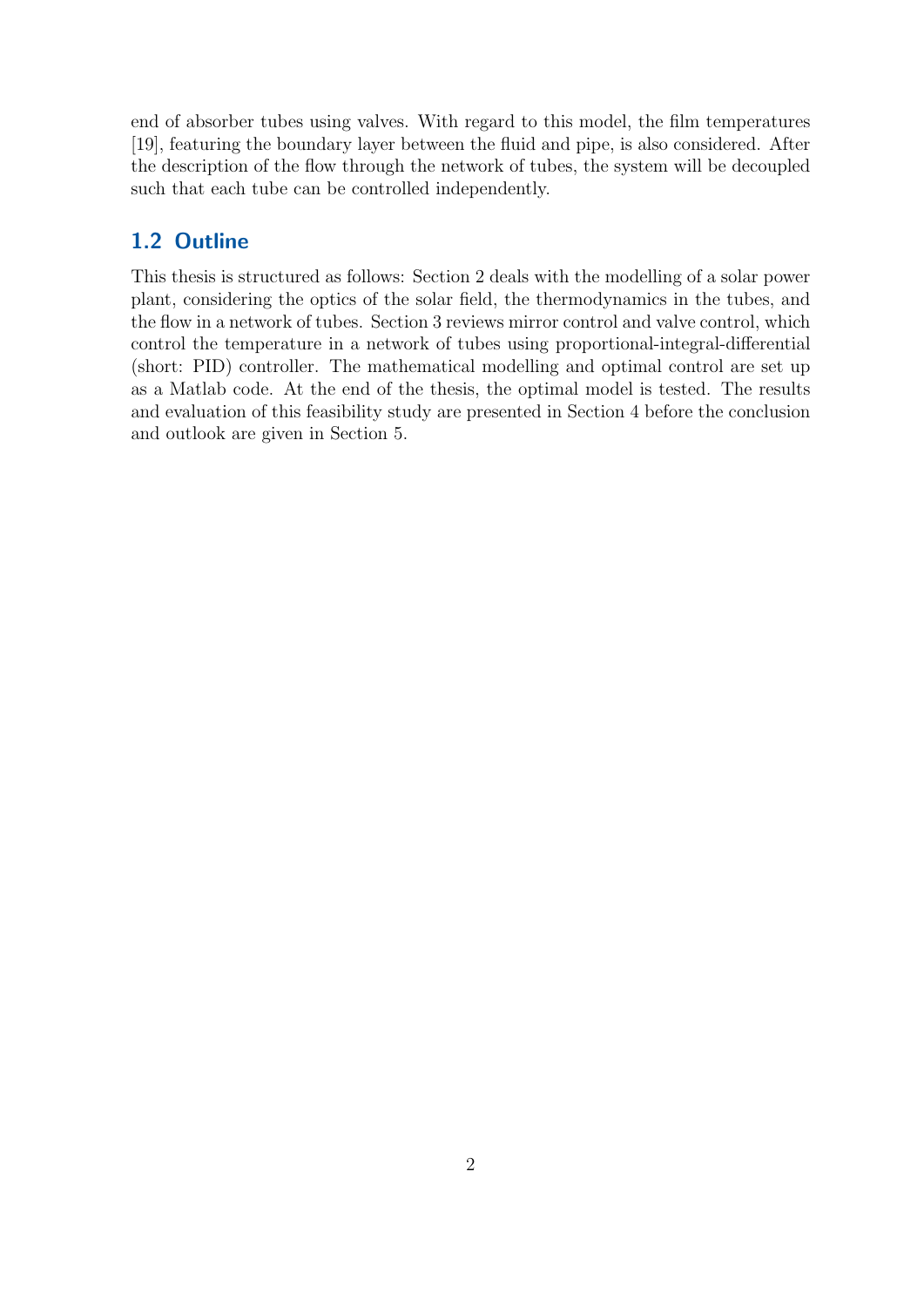## <span id="page-5-0"></span>2 Network flow model

A parabolic trough solar thermal power plant works as follows: The parabolic mirrors concentrate sun beams onto an absorber tube so that the fluid in the tube is heated up and transports the heat to a heat exchanger. The heat exchanger heated a massive basin of water, the resulting steam powers the turbine, and the generator generates electricity.

The solar thermal power plant consists of two parts, the solar collector field, and the power block, see Figure [1.](#page-5-2) The solar collector field consists of a network of tubes. The absorber tubes are surrounded by large parabolic mirrors that track the sun and thereby heat the fluid inside them. The well-insulated tubes leading to and from the network are called the inflow and outflow header tubes. They can maintain the temperature of the fluid inside the tube. A pump at the entry of the inflow header tube regulates the volume of the fluid and distributes the heat transfer fluid into the absorber tubes. A fixed valve aperture at the entry of each absorber tube distributes the mass flow uniformly.

<span id="page-5-2"></span>This thesis is based on a model by Cherek, that described in this section. An optical model is derived, which represents the energy input from the sun. This model is then used to describe the thermodynamic flow through the network of tubes mathematically.



Figure 1: Conceptual drawing of a parabolic trough solar thermal power plant.

#### <span id="page-5-1"></span>2.1 Optical model

The optical model represents the energy input from solar irradiation, which is simulated by a function  $I_{\text{DNI}}(x, t)$ , dependent on space and time. The environmental characteristics, the geometrical parameters of the collector field, and the parameters describing the parabolic mirrors are considered in the optical model. The incidence angle  $\theta$  represents the angle between the solar beam and the normal on the surface of the parabolic mirrors. The zenith angle  $\omega$  represents the angle between the solar beam and the normal on the horizontal surface.The parabolic mirrors with an aperture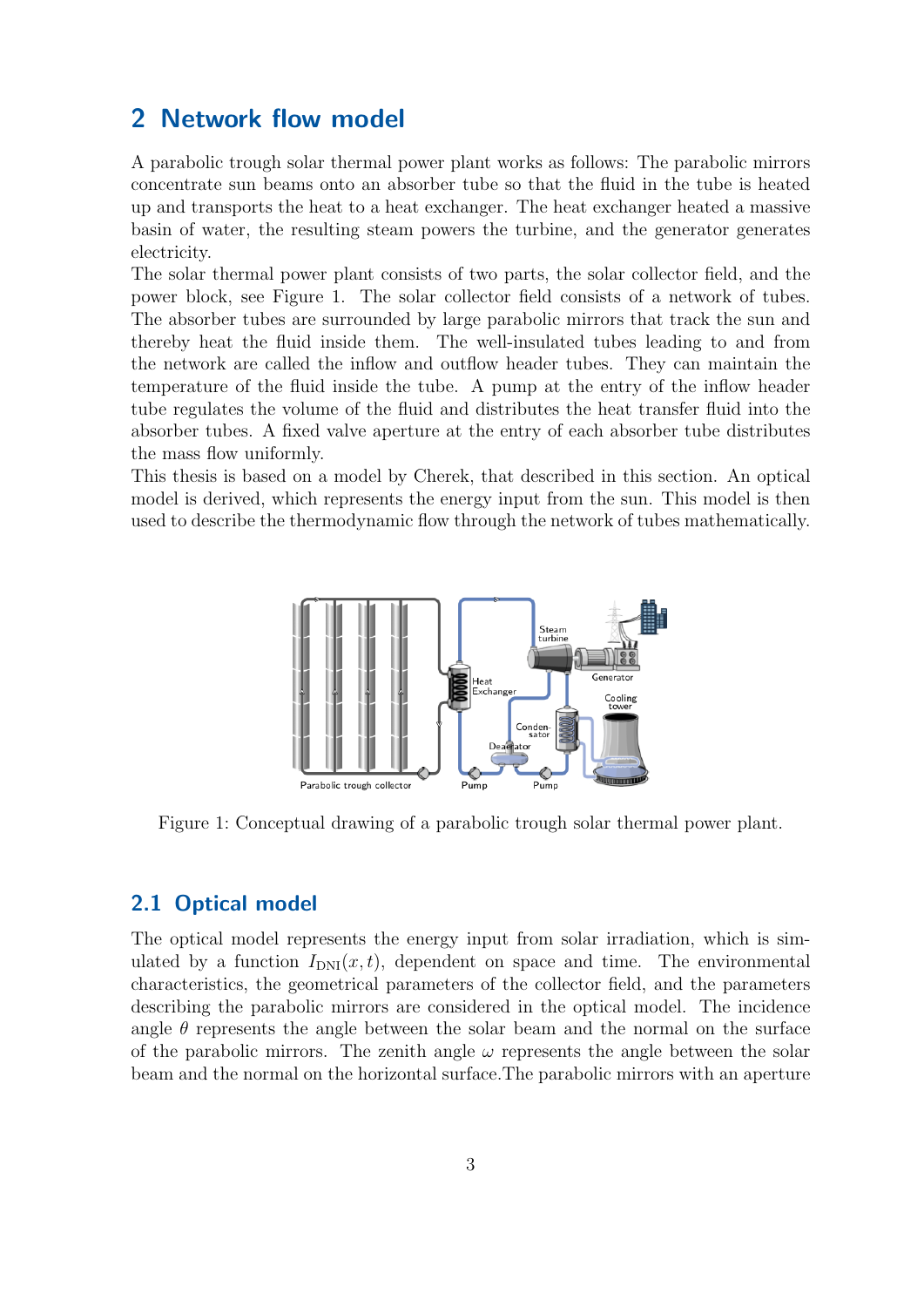width of G reflect the direct solar irradiation  $I_{\text{DNI}}(x, t)$ . The defocus boolean factor  $\phi(x, t) \in \{0, 1\}$  states whether the mirror at position x is defocused or broken in time step t. The optical power is concentrated on a cross-sectional area of the absorber tubes, denoted as  $A_{\text{absorber}}$ . Thus, the volumetric power density into the absorber tube is given by [\[4\]](#page-25-8),

$$
\varphi_{\text{absorber}}(x,t) = \frac{1}{A_{\text{absorber}}} \cdot I_{\text{DNI}}(x,t) \cdot G \cdot \underbrace{\phi(x,t) \cdot \eta_{\text{reflectivity}} \cdot \tau \cdot \alpha \cdot \gamma}_{:=\eta_{\text{opt}}} \cdot \kappa(\theta) \cdot f_{\text{shd}}(x) \cdot f_{\text{end}}(x). \tag{1}
$$

where  $\kappa$  is the incidence angle  $\theta$  modifier, which is used to account for all geometric and optical losses because of an incident angle  $\theta > 0^{\circ}$ . Formulas of the incidence angle modifer is given by [\[17\]](#page-26-9),

$$
\kappa(\theta) = \cos(\theta) - 5.25027 \cdot 10^{-4}\theta - 2.859621 \cdot 10^{-5}\theta^2,\tag{2}
$$

 $\eta_{\text{opt}}$  is the optical efficiency of the collector, which is the product of the optical efficiency of the collector reflectivity  $\eta_{\text{reflectivity}}$ , the transmittance of the tube metal  $\tau$ , the absorbance of the absorber tube  $\alpha$ , and the intercept factor  $\gamma$ .  $f_{\text{end}}$  and  $f_{\text{shd}}$  are two factors due to end loss and row shadowing and can be calculated by [\[10\]](#page-25-9),

$$
f_{\text{end}}(x) = \begin{cases} 0 & \text{if } x \le d_{\text{focal}} \cdot \tan(\theta) \\ 1 & \text{else,} \end{cases}
$$
 (3)

$$
f_{\text{shd}}(x) = \min\left(\max\left(0; \frac{\ell_{\text{row}} \cdot \cos(\omega)}{G \cdot \cos(\theta)}\right); 1\right) \tag{4}
$$

where  $\omega$  represents the zenith angle, which is the angle between the solar beam and the normal on the horizontal surface, and  $\theta$  represents the incidence angle, which is the angle between the solar beam and the normal on the surface of the parabolic mirrors.  $d_{\text{focal}}$ ,  $\ell_{\text{row}}$  are the focal distance and row spacing, see Figure [2.](#page-7-0)

#### <span id="page-6-0"></span>2.2 Thermal model

A model that describes the thermal phenomena of the flow can be constructed based on the conservation law. The energy equation of the absorber tube can be given by [\[4\]](#page-25-8),

<span id="page-6-1"></span>
$$
\frac{\partial}{\partial t}T_{\text{absorber}}(x,t) = \frac{\varphi_{\text{absorber}}(x,t)}{\rho_{\text{absorber}} \cdot c_{\text{absorber}}} - \frac{\zeta_{\text{absorber}}^{\text{loss}} \cdot T_{\text{absorber}}(x,t)}{\rho_{\text{absorber}} \cdot A_{\text{absorber}} \cdot c_{\text{absorber}}}
$$
\n
$$
-\frac{2 \cdot h_{\text{fluid}} \cdot (T_{\text{absorber}}(x,t) - T_{\text{fluid}}(x,t))}{\rho_{\text{absorber}} \cdot r_{\text{absorber}} \cdot c_{\text{absorber}}}
$$
\n(5)

where  $\rho_{\text{absorber}}$ ,  $c_{\text{absorber}}$ ,  $r_{\text{absorber}}$  and  $A_{\text{absorber}}$  represent the temperature, density, specific heat capacity, radius, and cross-sectional area of the absorber tube.  $\varphi_{\text{absorber}}$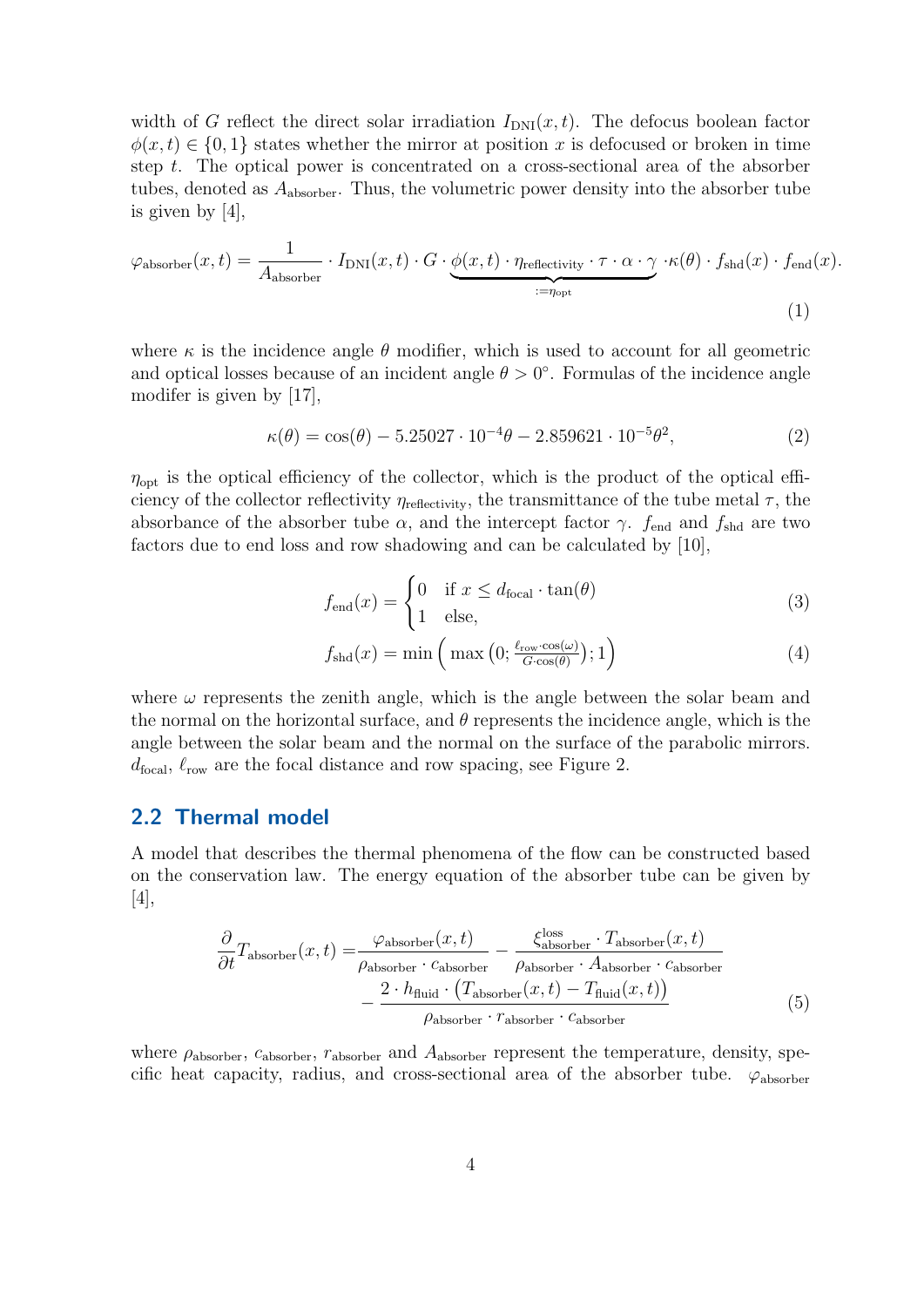<span id="page-7-0"></span>

Figure 2: Conceptual drawing of end loss and row shadowing.

represents the volumetric power density into the absorber tube. The heat loss per meter  $\xi_{\text{absorber}}^{\text{loss}}$  is the heat loss of the absorber tube per meter, which is caused by the temperature difference between the absorber tube and the exterior glass envelope, and can be simplified as a polynomial in  $T_{\text{absorber}}$ .  $h_{\text{fluid}}$  is the convective heat transfer coefficient of the fluid and can be approximated as [\[7\]](#page-25-10)

$$
h_{\text{fluid}} = \frac{\left(\frac{f_{\text{friction}}}{8}\right) \cdot \left(\text{Re}_{\text{absorber}} - 1000\right) \cdot \text{Pr}_{\text{fluid}}}{1 + 12.7 \cdot \left(\frac{f_{\text{friction}}}{8}\right)^{1/2} \cdot \left(\text{Pr}_{\text{fluid}}^{2/3} - 1\right)} \cdot \left(\frac{\text{Pr}_{\text{fluid}}}{\text{Pr}_{\text{absorber}}}\right)^{0.11} \cdot \frac{\lambda_{\text{fluid}}}{2 \cdot r_{\text{absorber}}}
$$
(6)

with the friction factor for the inner surface of the absorber tube

<span id="page-7-1"></span>
$$
f_{\text{friction}} = \left(1.82 \cdot \log_{10}(\text{Re}_{\text{absorber}}) - 1.64\right)^{-2}
$$

where  $Re<sub>absorber</sub>$  is the Reynolds number of absorber tube based on its inner surface temperature.  $Pr_{fluid}$  and  $Pr_{absorber}$  are the Prantl number evaluated at the fluid temperature and the absorber inner surface temperature.  $\lambda_{\text{fluid}}$  represents the thermal conductivity of the fluid.

The energy equation of the volumetric flow can be given by [\[4\]](#page-25-8),

$$
\frac{\partial}{\partial t}T_{\text{fluid}}(x,t) + \nu_{\text{fluid}} \cdot \frac{\partial}{\partial x}T_{\text{fluid}}(x,t) = \frac{2 \cdot h_{\text{fluid}} \cdot (T_{\text{absorber}}(x,t) - T_{\text{fluid}}(x,t))}{\rho_{\text{fluid}} \cdot c_{\text{fluid}} \cdot r_{\text{absorber}}}
$$
(7)

where  $r_{\text{absorber}}$  is the radius of the absorber tube.  $T_{\text{fluid}}$ ,  $\rho_{\text{fluid}}$ ,  $\nu_{\text{fluid}}$ ,  $c_{\text{fluid}}$ ,  $h_{\text{fluid}}$  represent the temperature, density, velocity, specific heat capacity and convective heat transfer coefficient of the heat transfer fluid.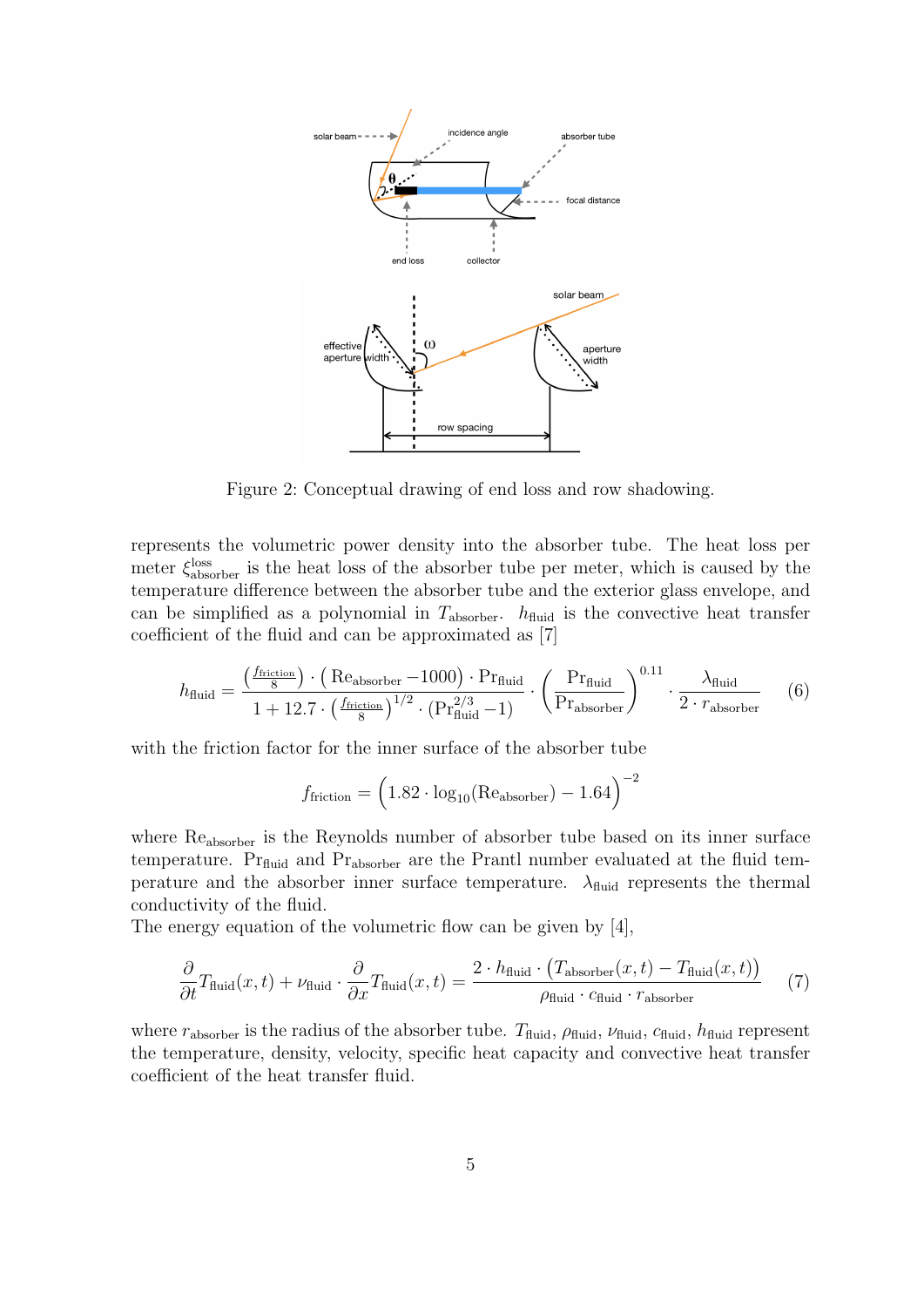Equations [\(5\)](#page-6-1) - [\(7\)](#page-7-1) construct the thermal model of the parabolic trough solar thermal power plants. This model is applied to simulate the outlet temperature of the heat transfer fluid.

#### <span id="page-8-0"></span>2.2.1 Closure equations

Therminol VP1 and molten salt are considered as heat transfer fluids for closure equations. Their density, specific heat capacity, thermal conductivity are usually given as polynomials up to degree three, four, two, depending on the temperature  $T$  as argument

$$
\rho(T) = a_{\rho,0} + a_{\rho,1}T + a_{\rho,2}T^2 + a_{\rho,3}T^3
$$
\n(8)

$$
c(T) = a_{c,0} + a_{c,1}T + a_{c,2}T^2 + a_{c,3}T^3 + a_{c,4}T^4
$$
\n(9)

$$
\lambda(T) = a_{\lambda,0} + a_{\lambda,1}T + a_{\lambda,2}T^2 \tag{10}
$$

see Table [3](#page-9-1) for the coefficients of Therminol VP1 [\[25\]](#page-26-10) and molten salt, and Table [4](#page-9-2) for the temperature limits of Therminol VP1 and molten salt [\[24\]](#page-26-11).

| Coefficients for Density $\rho(T)$ |                           |                  |
|------------------------------------|---------------------------|------------------|
|                                    | Therminol VP1 molten salt |                  |
| $a_{\rho,0}$                       | 1437.78                   | 2293.6           |
| $a_{\rho,1}$                       | $-1.86453$                | $-0.7497$        |
| $a_{\rho,2}$                       | $2.7208 \cdot 10^{-3}$    | $\left( \right)$ |
| $a_{\rho,3}$                       | $-2.367 \cdot 10^{-6}$    |                  |

Table 1: The density  $\rho$  of Therminol VP1 and molten salt can be expressed as polynomials up to degree three, in dependency of the temperature  $T$  as argument.

|           |                          | Coefficients for Specific heat capacity $c(T)$ |
|-----------|--------------------------|------------------------------------------------|
|           | Therminol VP1            | molten salt                                    |
| $a_{c,0}$ | 2138.06                  | 5806.0                                         |
| $a_{c,1}$ | $-11.1303$               | $-10.833$                                      |
| $a_{c,2}$ | $5.02177 \cdot 10^{-2}$  | $7.2413 \cdot 10^{-3}$                         |
| $a_{c,3}$ | $-7.81413 \cdot 10^{-5}$ |                                                |
| $a_{c,4}$ | $4.4172 \cdot 10^{-8}$   |                                                |

Table 2: The specific heat capacity c of Therminol VP1 and molten salt can be expressed as polynomials up to degree four, in dependency of the temperature T as argument.

The temperature of the fluid has to be maintained in a certain given range  $[T_{min}, T_{crit}]$ . The  $T_{\text{inlet}}$  and desired temperature  $T_{\text{desired}}$  are defined for safe operation, as well. Moreover, the performance of the pump is limited to a maximum possible volume flow  $q_{\text{pump}}^{\text{max}}$ , which usually is chosen such that for high direct solar irradiations of the full mirror focus length can be used.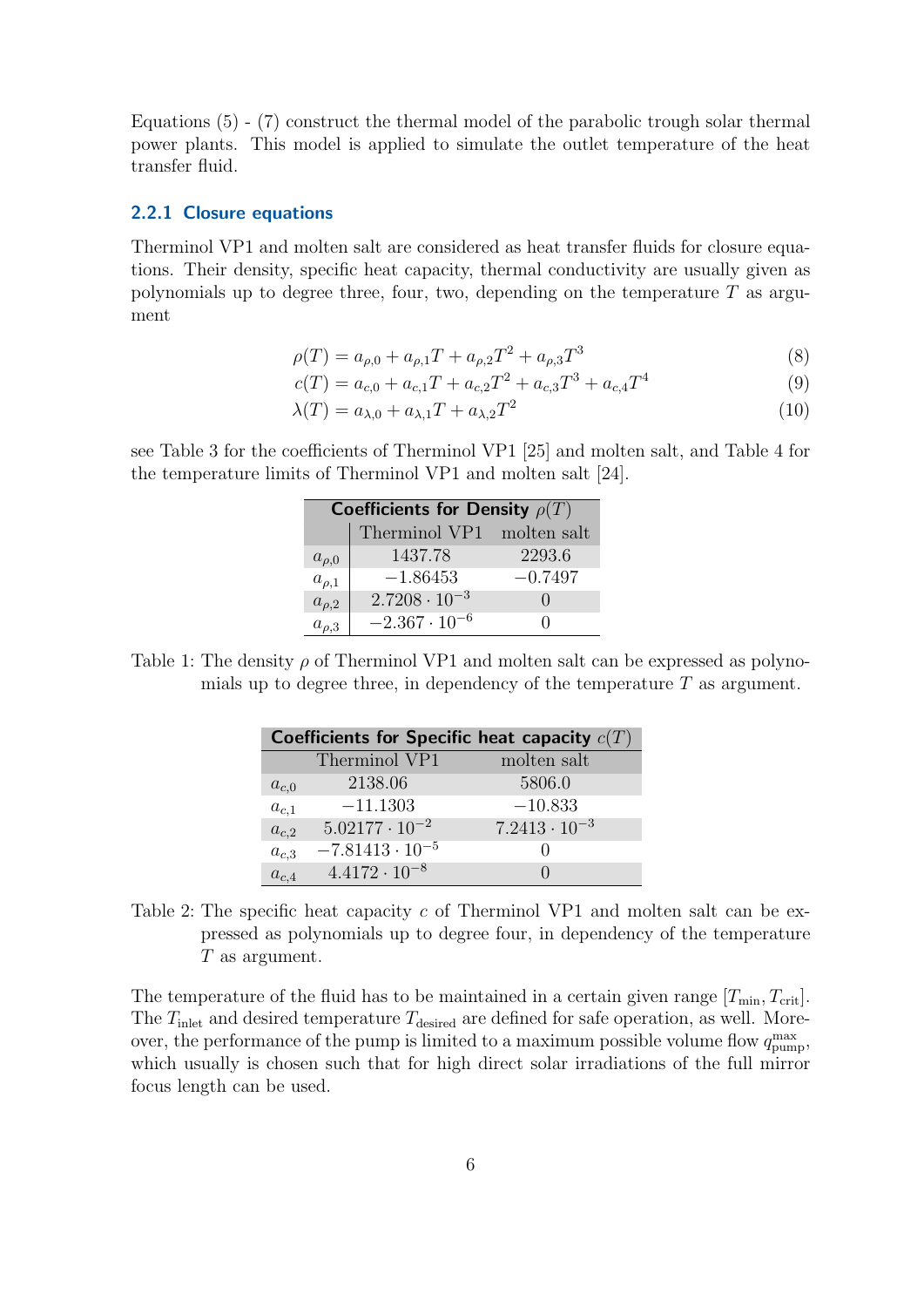<span id="page-9-1"></span>

|                 | Coefficients for Thermal Conductivity $\lambda(T)$ |                     |
|-----------------|----------------------------------------------------|---------------------|
|                 | Therminol VP1                                      | molten salt         |
| $a_{\lambda,0}$ | 0.1491                                             | 0.443               |
| $a_{\lambda,1}$ | $7.0218 \cdot 10^{-6}$                             | $1.9 \cdot 10^{-4}$ |
| $a_{\lambda,2}$ | $-1.7246 \cdot 10^{-7}$                            |                     |

<span id="page-9-2"></span>Table 3: The thermal conductivity  $\lambda$  of Therminol VP1 and molten salt can be expressed as polynomials up to degree two, in dependency of the temperature T as argument.

| <b>Temperature limits</b> |               |             |
|---------------------------|---------------|-------------|
|                           | Therminol VP1 | molten salt |
| $T_{\min}$                | 285K          | 495K        |
| $T_{\rm inlet}$           | 340K          | 500K        |
| $T_{\text{desired}}$      | 668K          | 828K        |
| $T_{\rm crit}$            | 673K          | 833K        |

Table 4: The minimal, desired and critical temperature of Therminol VP1 and molten salt is given.

#### <span id="page-9-0"></span>2.3 Hydraulic model

The thermal model which is introduced in the last subsection specifies the behavior of the fluid temperature inside the juntions. It has been done by Cherek in his thesis [\[5\]](#page-25-7). As an extension of the exsiting model of Cherek, this subsection will present a model that describes the hydraulic phenomena of the flow in the header tubes, which is also constructed based on the conservation law. The momentum equation of the fluid in the tubes can be given by

$$
\frac{\partial}{\partial t} \left( \rho_{\text{fluid}}(x, t) \cdot \nu_{\text{fluid}}(x, t) \right) + \frac{\partial}{\partial x} \left( \rho_{\text{fluid}}(x, t) \cdot \nu_{\text{fluid}}^2(x, t) + p_{\text{fluid}}(x, t) \right) \n= -\frac{\omega_{\text{absorber}}}{D_{\text{absorber}}} \cdot \ell_{\text{absorber}} \cdot \frac{\rho_{\text{fluid}}(x, t) \cdot \nu_{\text{fluid}}(x, t) \cdot |\nu_{\text{fluid}}(x, t)|}{2} + \frac{4}{3} \cdot \frac{\partial}{\partial x} \left( \mu_{\text{fluid}}(x, t) \cdot \frac{\partial}{\partial x} \nu_{\text{fluid}}(x, t) \right)
$$
\n(11)

where  $\rho_{\text{fluid}}(x, t)$ ,  $\nu_{\text{fluid}}(x, t)$ ,  $p_{\text{fluid}}(x, t)$ ,  $\mu_{\text{fluid}}(x, t)$  represent the density, velocity, pressure, dynamic viscosity of the fluid at position x in time step t, respectively.  $\omega_{\text{absorber}}$ ,  $D_{\text{absorber}}$  and  $\ell_{\text{absorber}}$  are the surface roughness, diameter and length of the absorber tube. The last part of equation [\(11\)](#page-9-3) has a very small impact on the results and can be neglected [\[5\]](#page-25-7), which yields

<span id="page-9-4"></span><span id="page-9-3"></span>
$$
\frac{\partial}{\partial t} \left( \rho_{\text{fluid}}(x, t) \cdot \nu_{\text{fluid}}(x, t) \right) + \frac{\partial}{\partial x} \left( \rho_{\text{fluid}}(x, t) \cdot \nu_{\text{fluid}}^2(x, t) + p_{\text{fluid}}(x, t) \right)
$$
\n
$$
= -\frac{\omega_{\text{absorber}}}{D_{\text{absorber}}} \cdot \frac{\rho_{\text{fluid}}(x, t) \cdot \nu_{\text{fluid}}(x, t) \cdot |\nu_{\text{fluid}}(x, t)|}{2} \tag{12}
$$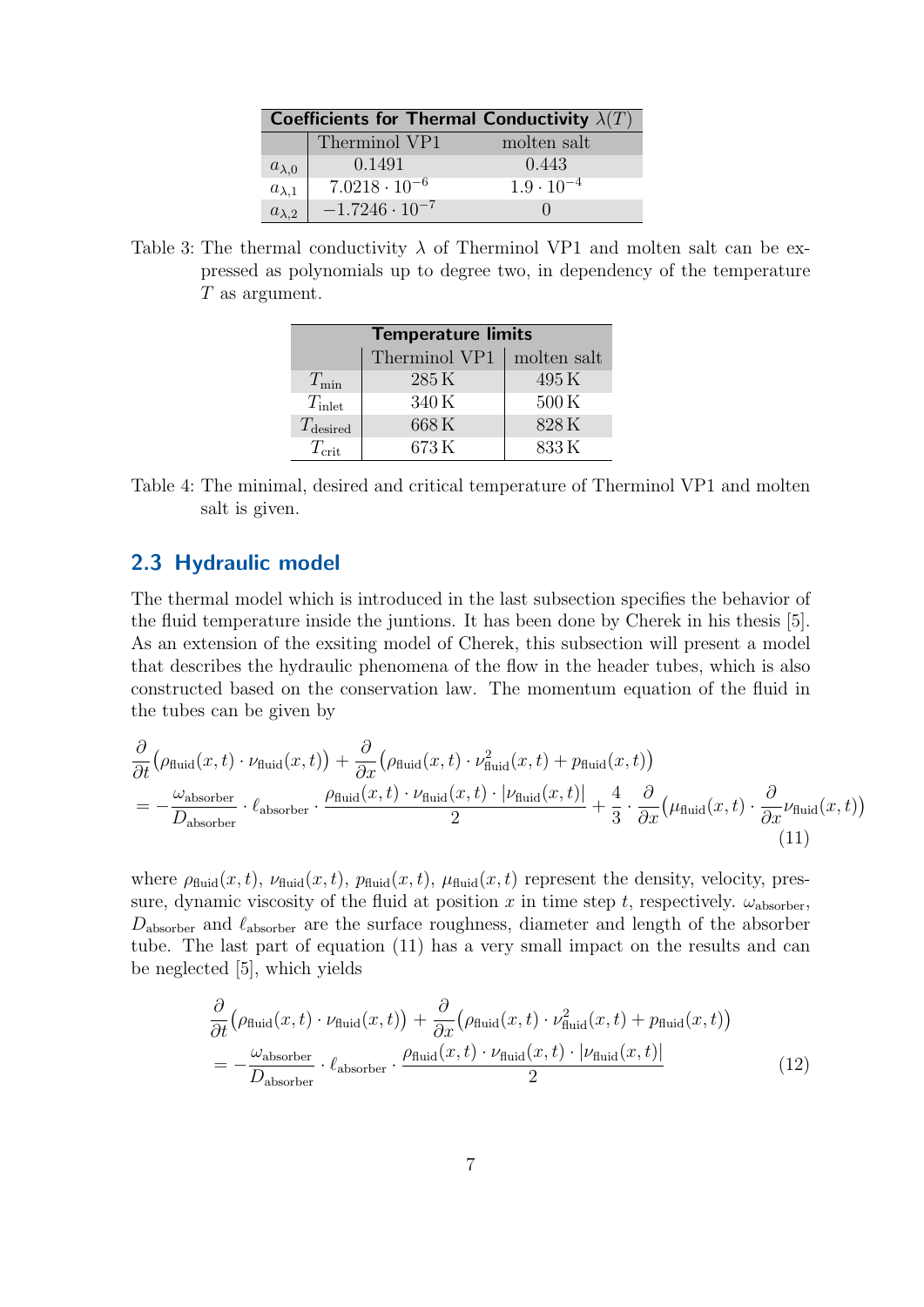#### <span id="page-10-0"></span>2.4 Finite volume solver

The energy equations [\(5\)](#page-6-1) and [\(7\)](#page-7-1) can be solved numerically by finite volume method using Godunov splitting. First, the homogenous part of the partial differential equation [\(7\)](#page-7-1) can be solved by

$$
\frac{\partial}{\partial t}T_{\text{fluid}}(x,t) + \nu_{\text{fluid}} \cdot \frac{\partial}{\partial x}T_{\text{fluid}}(x,t) = 0 \tag{13}
$$

As the flow velocity  $\nu$  is always positive, the HTF flows in the positive x-direction. Hence, it is practical to use an upwind scheme with spatial discretization  $\Delta x$ , and temporal discretization  $\Delta t$  to solve the equation,

$$
C_i = \left(x_{i-\frac{1}{2}}, x_{i+\frac{1}{2}}\right),
$$
  
\n
$$
x_i = i \cdot \Delta x, \quad i = 0, \dots, N_x \in \mathbb{N}, \text{ and } t_n = n \cdot \Delta t, \quad n = 0, \dots, N_t \in \mathbb{N}.
$$
 (14)

The update step of cell  $C_i$  for the time step from  $t_n \to t_{n+1}$  is given by

$$
T_{\text{fluid}}(i, t_{n+1}^-) = T_{\text{fluid}}(i, t_n) - \Delta t \cdot \left(\nu_{\text{fluid}} \cdot \frac{T_{\text{fluid}}(i, t_n) - T_{\text{fluid}}(i - 1, t_n)}{\Delta x}\right) \tag{15}
$$

where the indices i represents the cell index and  $n$  represents the current time step. In the same way as above, the energy equation of absorber tube [\(5\)](#page-6-1) can be solved by

$$
T_{\text{absorber}}(i, t_{n+1}^{-}) = T_{\text{absorber}}(i, t_n) - \Delta t \cdot \left(\frac{\varphi_{\text{absorber}}(i, t_n)}{\rho_{\text{absorber}} \cdot c_{\text{absorber}}}\right) - \frac{\zeta_{\text{absorber}}^{\text{loss}} \cdot T_{\text{absorber}}(i, t_n)}{\rho_{\text{absorber}} \cdot A_{\text{absorber}} \cdot c_{\text{absorber}}}
$$

$$
- \frac{2 \cdot h_{\text{fluid}} \cdot (T_{\text{absorber}}(i, t_n) - T_{\text{fluid}}(i, t_n))}{\rho_{\text{absorber}} \cdot r_{\text{absorber}}}
$$
(16)

Then the source terms can be taken into account by solving the ordinary differential equation

$$
\frac{\partial}{\partial t}T_{\text{fluid}}(x,t) = \frac{2 \cdot h_{\text{fluid}} \cdot (T_{\text{absorber}}(x,t) - T_{\text{fluid}}(x,t))}{\rho_{\text{fluid}} \cdot c_{\text{fluid}} \cdot r_{\text{absorber}}}
$$
(17)

which yields

$$
T_{\text{fluid}}(i, t_{n+1}) = T_{\text{fluid}}(i, t_{n+1}) + \Delta t \cdot \left(\frac{2 \cdot h_{\text{fluid}} \cdot (T_{\text{absorber}}(i, t_{n+1}^{-}) - T_{\text{fluid}}(i, t_{n+1}^{-}))}{\rho_{\text{fluid}} \cdot c_{\text{fluid}} \cdot r_{\text{absorber}}}\right)
$$
(18)

Analogously as in the thermal model, the momentum equation [\(12\)](#page-9-4) can be solved numerically using Godunov splitting. The update step of cell  $C_i$  for the time step from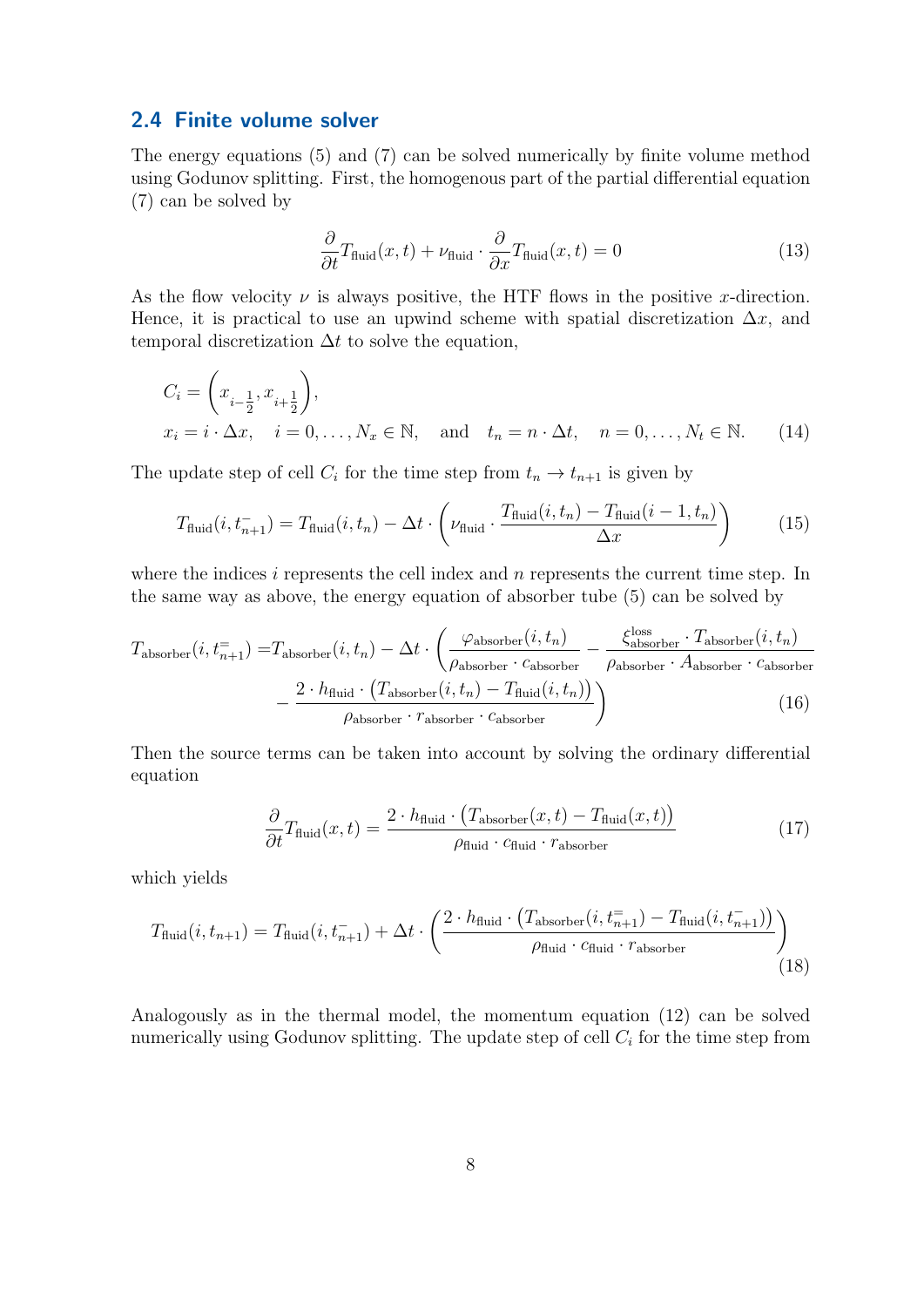$t_n \rightarrow t_{n+1}$  is given by

$$
\rho_{\text{fluid}}(i, t_{n+1}^-) \cdot \nu_{\text{fluid}}(i, t_{n+1}^-) = \rho_{\text{fluid}}(i, t_n) \cdot \nu_{\text{fluid}}(i, t_n)
$$
\n
$$
-\frac{\Delta t}{\Delta x} \cdot \left(\rho_{\text{fluid}}(i, t_n) \cdot \nu_{\text{fluid}}^2(i, t_n) - (\rho_{\text{fluid}}(i - 1, t_n) \cdot \nu_{\text{fluid}}^2(i - 1, t_n) + p_{\text{fluid}}(i, t_n) - p_{\text{fluid}}(i - 1, t_n)\right)
$$
\n(19)

where the indices  $i$  represents the cell index and  $n$  represents the current time step. Then the loss terms can be taken into account by solving the ordinary differential equation

$$
\frac{\partial}{\partial t}(\rho_{\text{fluid}} \cdot \nu_{\text{fluid}})(x, t) = -\frac{\omega_{\text{absorber}}}{D_{\text{absorber}}} \cdot \ell_{\text{absorber}} \cdot \frac{\rho_{\text{fluid}}(x, t) \cdot \nu_{\text{fluid}}(x, t) \cdot |\nu_{\text{fluid}}(x, t)|}{2}
$$
(20)

which can be given by

$$
\rho_{\text{fluid}}(i, t_{n+1}) \cdot \nu_{\text{fluid}}(i, t_{n+1})
$$
\n
$$
= \rho_{\text{fluid}}(i, t_{n+1}) \cdot \nu_{\text{fluid}}(i, t_{n+1})
$$
\n
$$
+ \Delta t \cdot \left( -\frac{\omega_{\text{absorber}}}{D_{\text{absorber}}} \cdot \ell_{\text{absorber}} \cdot \frac{\rho_{\text{fluid}}(i, t_{n+1}) \cdot \nu_{\text{fluid}}(i, t_{n+1}) \cdot |\nu_{\text{fluid}}(i, t_{n+1})|}{2} \right) \tag{21}
$$

Since  $\rho_{\text{fluid}}(i, t_n) = \rho(T_{\text{fluid}}(i, t_n))$ , the velocity of the fluid  $\nu_{\text{fluid}}(i, t_n)$  in the cell  $C_i$  at time step  $t_n$  can be simply computed by

$$
\nu_{\text{fluid}}(i, t_n) = \frac{\rho_{\text{fluid}}(i, t_n) \cdot \nu_{\text{fluid}}(i, t_n)}{\rho_{\text{fluid}}(T_{\text{fluid}}(i, t_n))}.
$$
\n(22)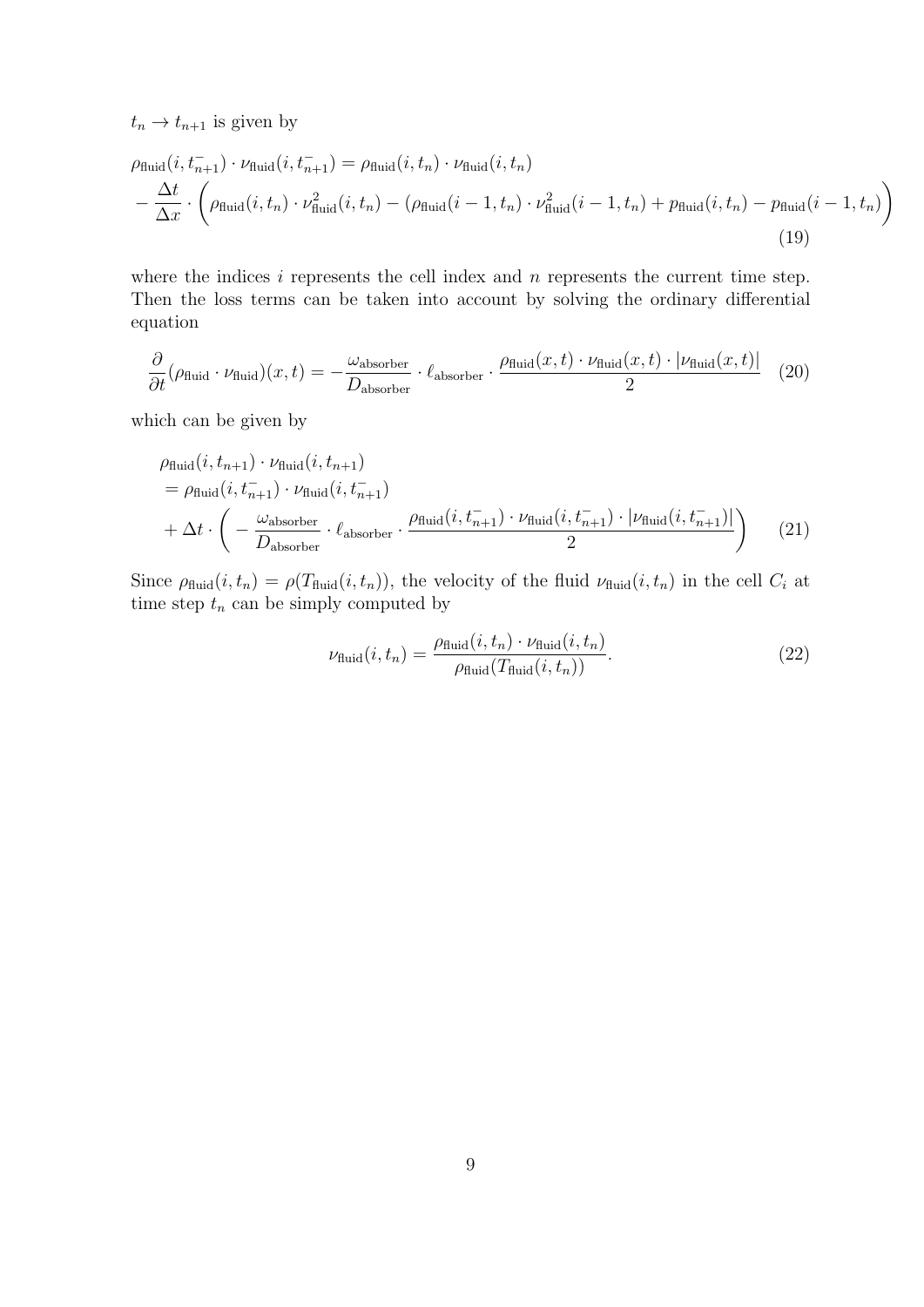## <span id="page-12-0"></span>3 PID control

In this section, the current state of the art control with a proportional–integral–derivative (PID) controller, which changes the pump's volume flow, will be presented. The standard PID controller changes the pump's volume flow and defocuses mirrors from the collector field, so that the outflow temperature of each absorber tube is as close as possible to the desired temperature. The desired temperature  $T_{\text{desired}}$  and a threshold around it have to be defined for each specific HTF. Moreover, the temperature in the absorber tubes has to be prevented decrease too much. The defocussing of mirrors causes loss of energy input, which means lower efficiency. Hence, an advanced PID controller, which additionally controls the flow in each tube will be introduced. The system of tubes is decoupled, to control each absorber tube independently. By setting the aperture of the valves, the volumetric flow in a single absorber tube can be controlled without influencing the volumetric flow of the other tubes. The valve control allows us to decrease the defocus time of the mirrors to zero when the outflow temperature is controlled in the interval of the threshold around the desired temperature. The efficiency of the solar thermal power plant is increased because of the minimization of the defocus time of mirrors in the collector field. The PID control, which is described in this section, is fundamentally based on Cherek's Thesis [\[5\]](#page-25-7).

### <span id="page-12-1"></span>3.1 Network model

<span id="page-12-2"></span>

Figure 3: Conceptual drawing of a network of tubes.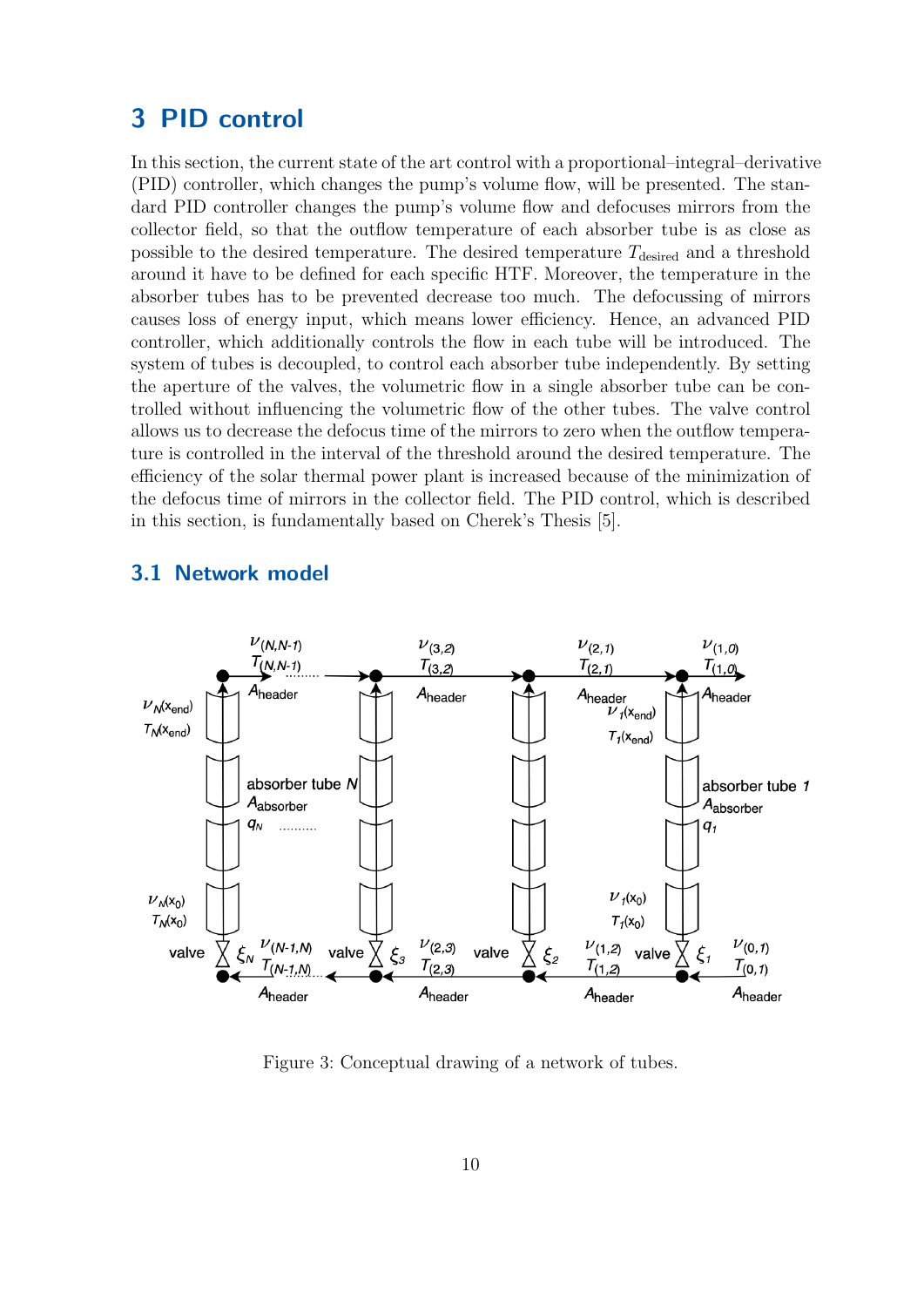The overall fluid distributes into the parallel absorber tubes. An absorber tube with numbering  $k = 1, ...N$  has valve's aperture  $\xi_k$ . The fluid in the absorber k has velocity  $\nu_k$ , volume flow  $q_k$ , temperature  $T_k$ . All absorber tubes have cross sectional area  $A_{\text{absorber}}$  and they are connected with the header tubes with cross sectional area  $A_{\text{header}}$ . The edge of the inflow header tube between the two junctions of absorber tube k and  $k+1$  is denoted by  $(k, k+1)$ , with flow velocity  $\nu_{(k,k+1)}$ , volume flow  $q_{(k,k+1)}$ , and temperature  $T_{(k,k+1)}$ . The edge of the outflow header tube is denoted by  $(k+1, k)$ , see [Figure 3.](#page-12-2)

The junctions that connect the inflow header tube and the absorber tubes are denoted as inlet junctions, whereas the junctions that connect the outflow header tube and the absorber tubes are denoted as outlet junctions.

At each inlet junction, a valve with aperture  $\xi_k \in [0,1]$  controls the absorber tube's volume flow, where 0 means fully closed and 1 means fully opened. The temperature changes along the inflow header tube are neglected, thus

$$
T_k(x_0) := T_{(k-1,k)} \quad \text{and} \quad T_{(k,k+1)} := T_{(k-1,k)} \tag{23}
$$

At each outlet juntion, the outflow temperature of the fluid can be computed by using Richmann's calorimetric mixing formula [\[1\]](#page-25-11),

$$
T_{(k,k-1)} = \frac{\rho_{(k+1,k)} \cdot \nu_{(k+1,k)} \cdot c_{\nu,(k+1,k)} \cdot T_{(k+1,k)} + \rho_k \cdot \nu_k \cdot A_{\text{absorber}} \cdot c_{\nu,k} \cdot T_k(x_{end})}{\rho_{(k+1,k)} \cdot \nu_{(k+1,k)} \cdot c_{\nu,(k+1,k)} + \rho_k \cdot \nu_k \cdot A_{\text{absorber}} \cdot c_{\nu,k}} \tag{24}
$$

#### <span id="page-13-0"></span>3.2 Mirror control

The standard PID control, which only changes the pump's volume flow and defocuses mirrors, is called mirror control. The network in a solar thermal power plant is set to a design point yearly. The idea behind the design point is to calibrate the valves to an ideal point so that as many as possible mirrors are being used. The valves' apertures are kept constant until the next calibration. The design point is calculated on the condition that the solar irradiation is constant in all absorber tubes. Therefore, the volumetric flow of the design point  $q_{\text{DP}}$  in each tube has to be equal. It depends on the length of the absorber tube  $\ell_{\text{absorber}}$ , the solar irradiation at the design point  $I_{\text{DNLDP}}$ , the inflow temperature  $T_{\text{in}}$ , and the desired temperature  $T_{\text{desired}}$ . The design point is considered as a steady state, which means  $\frac{\partial T}{\partial t} = 0$ . From the equation [\(7\)](#page-7-1) we have

<span id="page-13-1"></span>
$$
\nu_{\text{fluid}} \cdot \frac{\partial}{\partial x} T_{\text{fluid}}(x, t) = \frac{2 \cdot h_{\text{fluid}} \cdot (T_{\text{absorber}}(x, t) - T_{\text{fluid}}(x, t))}{\rho_{\text{fluid}} \cdot c_{\text{fluid}} \cdot r_{\text{absorber}}}
$$
(25)

Since  $\nu_{\text{fluid}} \cdot A_{\text{absorber}} = q_{\text{DP}},$ 

$$
q_{\rm DP} \cdot \frac{\partial}{\partial x} T_{\rm fluid}(x,t) = \frac{2 \cdot h_{\rm fluid} \cdot A_{\rm absorber} \cdot (T_{\rm absorber}(x,t) - T_{\rm fluid}(x,t))}{\rho_{\rm fluid} \cdot c_{\rm fluid} \cdot r_{\rm absorber}} \tag{26}
$$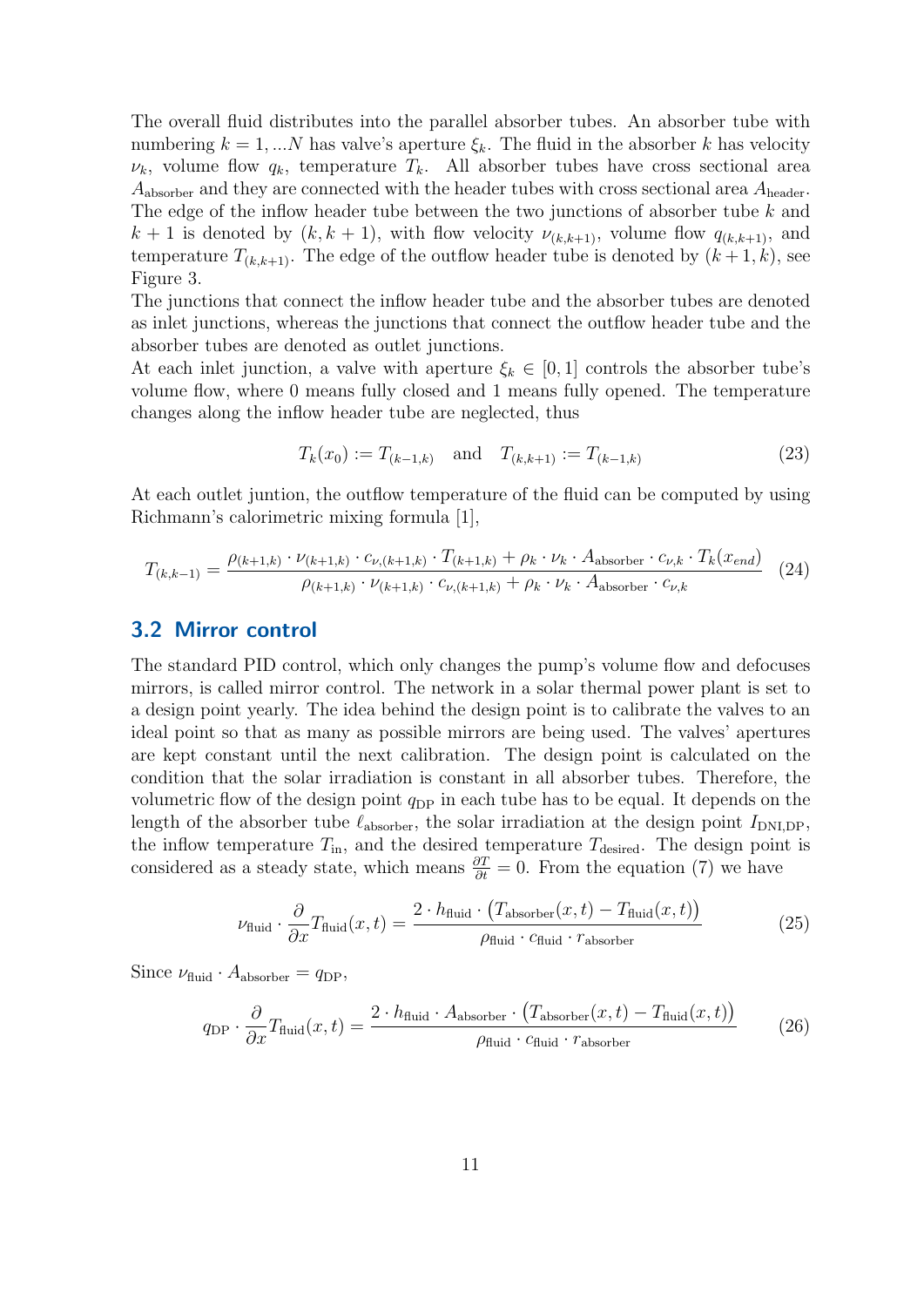The temperature derivative can be approximated as the simple central difference between the temperature at the inflow  $T_{\text{in}}$  and the desired temperature at the outflow  $T_{\text{desired}}$  of each absorber tube,

$$
\frac{\partial}{\partial x} T_{\text{fluid}}(x, t) = \frac{T_{\text{desired}} - T_{\text{in}}}{\ell_{\text{absorber}}}.
$$
\n(27)

The solar irradiation  $I_{\text{DNI}}(x, t)$  is set to

$$
I_{\text{DNI}}(x,t) = I_{\text{DNI},\text{DP}}.\tag{28}
$$

The density  $\rho_{\text{fluid}}$  and specific heat capacity  $c_{\text{fluid}}$  are assumed as

<span id="page-14-0"></span>
$$
\rho_{\text{fluid}} = \rho_{\text{DP}},
$$
  
\n
$$
c_{\text{fluid}} = c_{\text{DP}} \tag{29}
$$

and can be computed iteratively. Combining equations [\(26\)](#page-13-1) and [\(27\)](#page-14-0) we get

$$
q_{\rm DP} = \frac{2 \cdot \ell_{\rm absorber} \cdot h_{\rm fluid} \cdot A_{\rm absorber} \cdot (T_{\rm absorber}(x, t) - T_{\rm fluid}(x, t))}{\rho_{\rm fluid} \cdot c_{\rm fluid} \cdot r_{\rm absorber} \cdot (T_{\rm desired} - T_{\rm in})}
$$
(30)

The volumetric flow for the pump at the design point  $q_{\text{pump,DP}}$  can be represented as the multiplication of the volumetric flow in a single absorber tube  $q_{\text{DP}}$  with the total number of absorber tubes N,

$$
q_{\text{pump},\text{DP}} = N \cdot q_{\text{DP}} \tag{31}
$$

The valves are set to distribute the volumetric flow of the pump  $q_{\text{pump,DP}}$  evenly through all absorber tubes so that  $q_{\text{DP}}$  can be reached in every single absorber tube.

Mirror control is the control of the pump and the defocussing of mirrors. By decreasing the pump volumetric flow  $q_{\text{pump}}$ , the HTF has a longer time to heat up so that its temperature increases. A PID-controller designed with the Ziegler-Nichols tuning method [\[13\]](#page-25-12) is used to control the pump volumetric flow  $q_{\text{pump}}$  with the temperature derivation  $\Delta T_{\text{fluid}}$  at the end of the absorber tube. the differential equation for the controller is

$$
q_{\text{pump}}(t_{n+1}) = K_p \cdot \left(\Delta T_{\text{fluid}} + \frac{1}{T_i} \int \Delta T_{\text{fluid}} dt + T_d \cdot \frac{\partial (\Delta T_{\text{fluid}})}{\partial t}\right).
$$
(32)

The parameters  $K_p$ ,  $T_i$  and  $T_d$  are chosen by [Table 5.](#page-15-1) The integral and derivative gains have to be set to zero at first. Then, the proportional gain  $K_p$  is set to zero and slowly increased until the output and of the control loop shows stable and consistent oscillations.  $K_u$  is set to the obtained proportional gain and  $T_u$  to the oscillation period of the output.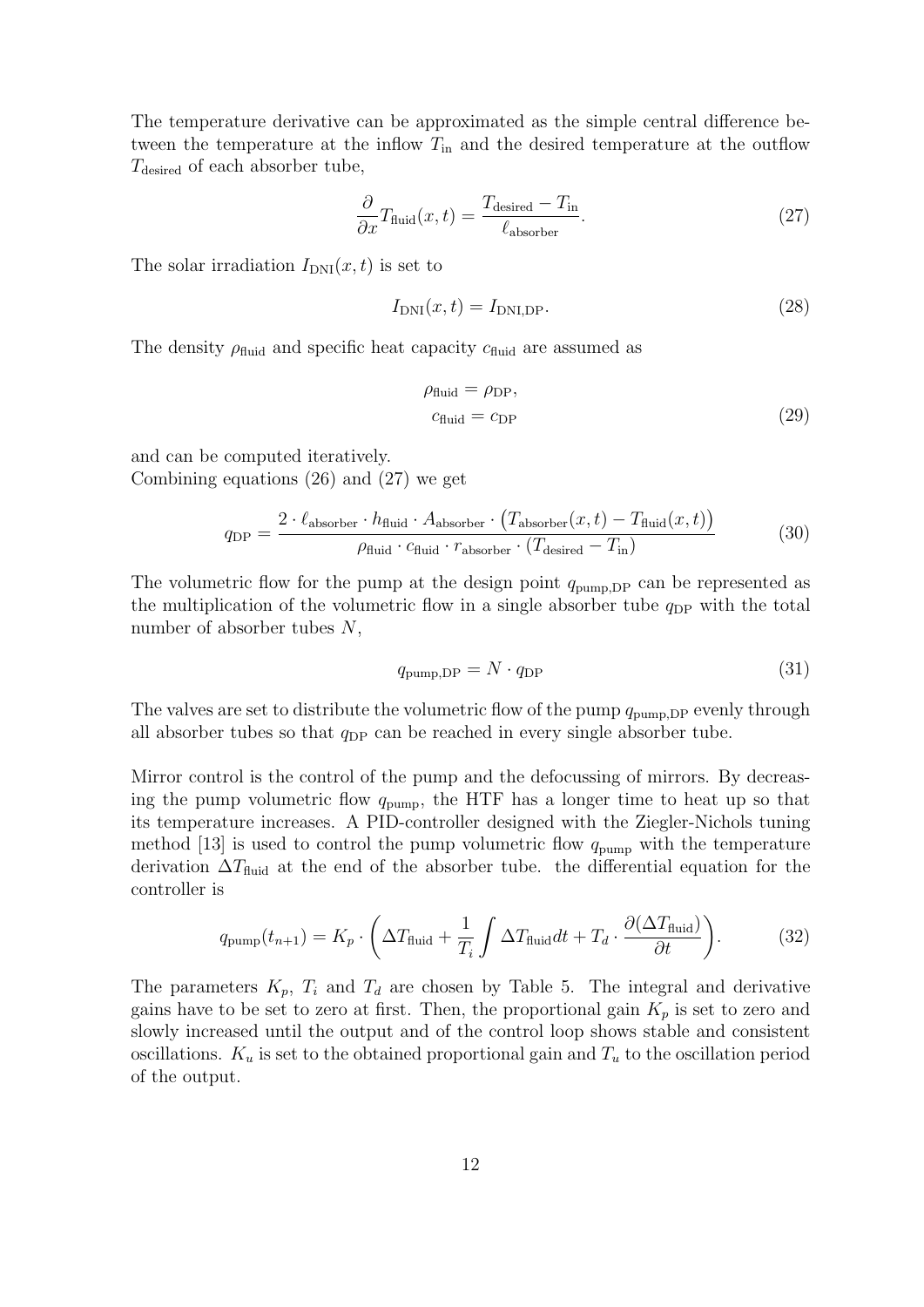| $0.6K_u$ |  |
|----------|--|

<span id="page-15-1"></span>Table 5: Chosen parameters for the Ziegler-Nichols method [\[5\]](#page-25-7)

The volumetric flow of the pump  $q_{\text{pump}}$  is distributed evenly into each single absorber tube. Hence, in order to achieve the needed volumetric flow in the i-th absorber tube, the difference between the old and new volumetric flow in the  $i$ -tube is added to the pump volumetric flow multiplied by the total number of absorber tubes in the solar thermal power plant  $N$ ,

$$
q_{\text{pump}}(t_{n+1}) = q_{\text{pump}} + (q_i(t_{n+1}) - q_i(t_n)) \cdot N. \tag{33}
$$

In order to ensure that the desired temperature  $T_{\text{desired}}$  will not be exceeded, mirrors are being defocused. The number of mirrors that have to be defocused  $N_{\text{defocus}}$  is computed by

$$
N_{\text{defocus}} = \left\lceil \frac{\Delta T_{\text{desired}}}{\Delta T_{\text{mirror}}} \right\rceil \tag{34}
$$

where  $\Delta T_{\text{mirror}}$  is the increase in temperature over the length of one mirror in an absorber tube and  $\Delta T_{\text{desired}}$  is the difference between the current temperature and the desired temperature. The algorithm for defocusing mirrors is shown in Algorithm [1.](#page-15-2)

#### <span id="page-15-2"></span>Algorithm 1 Mirror Control

1: for tube  $i = 1$ ;  $i \leq N$ ;  $i + +$  do 2: if  $T_i < T_{\text{desired}}$  then 3: decrease overall volumetric flow  $q_P$ ; 4: end if 5: end for 6: for tube  $i = 1; i \leq N; i + +$  do 7: if  $T_i > T_{\text{desired}}$  then 8: calculate  $N_{\text{defocus}}$ ; 9: defocus mirrors; 10: end if 11: end for

### <span id="page-15-0"></span>3.3 Valve control

Since every defocused mirror causes a loss of input energy, the defocus time of mirrors in the collector field must be minimized. The valve control, which uses the valves dynamically in the control process, is introduced in this subsection. It is designed to decrease the defocus time of mirrors to zero while keeping the HTF's temperature in the threshold's interval around the desired temperature. The tubes' system is decoupled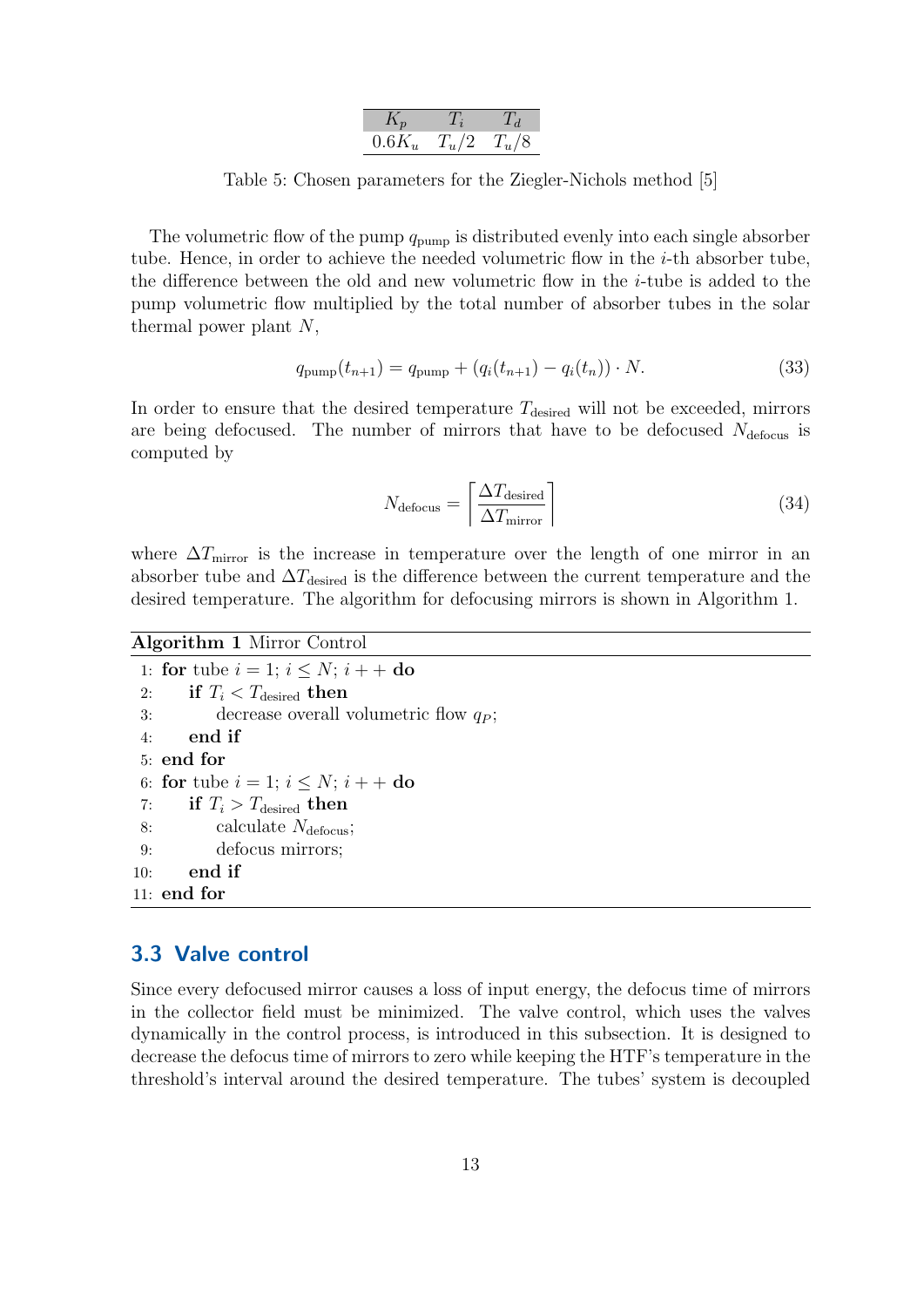so that the volumetric flow of each single absorber tube of the network can be changed independently by setting the aperture of the valves.

The decoupling of the volume flows in the individual pipes is derived by the following formula

$$
q_k = q_{\text{pump}} \cdot \left(1 - \frac{A_{\text{absorber}} \cdot \sum_{i=1, i \neq k}^N \xi_i}{A_{\text{absorber}} \cdot \sum_{i=1}^N \xi_i}\right) \quad \forall \quad n \in \{1, ..., N\}
$$
 (35)

where  $q_k$  is the volume flow in absorber tube k, and  $\xi_k$  is the aperture of the valve k.

In every iterative process, the interdependence between the valves can be constructed as a matrix equation of Q, Xi,  $A_{\text{absorber}}$ , and  $q_{\text{pump}}$ , where Q is a 1-by-N matrix with elements  $q_i, i \in \{1, ..., N\}$ :

$$
Q = \begin{pmatrix} q_1 & q_2 & \dots & q_N \end{pmatrix}, \tag{36}
$$

Xi is a 1-by-N matrix with elements  $\xi_i, i \in \{1, ..., N\}$ :

<span id="page-16-0"></span>
$$
Xi = (\xi_1 \quad \xi_2 \quad \dots \quad \xi_N)
$$
\n(37)

such that

$$
q_{\text{pump}} \cdot \left(1 - \frac{A_{\text{absorber}} \cdot \text{Xi} \cdot (I - e_i)}{A_{\text{absorber}} \cdot \text{Xi} \cdot I}\right) - Q \cdot e_i = 0 \tag{38}
$$

where  $e_i$  are the standard unit vectors of dimension  $\mathbb{R}^N$  with one as the *i*-th element, I is a N-by-1 matrix of ones. As the other parameters are given, the matrix equation [\(38\)](#page-16-0) can be solved for Xi. Thus, each valve's aperture can be obtained. According to the equation [\(7\)](#page-7-1), the velocity  $\nu$  has to be positive. Hence, a minimum aperture of the valves has to be defined,

$$
\xi_i > \xi_{\min} \quad \forall \quad n \in \{1, ..., N\} \tag{39}
$$

Algorithm [2](#page-16-1) below computes the valves' opening state so that the added volumetric flow only affects the particular absorber tube.

#### <span id="page-16-1"></span>Algorithm 2 Valves Aperture

1:  $q_{diff} = q_k - q_{old,k};$ 2:  $q_{\text{pump}} = q_{\text{pump}} + q_{diff}$ ; 3: for i=1; i<N; i++ do 4: update  $\xi_i$  by equation [\(38\)](#page-16-0); 5: end for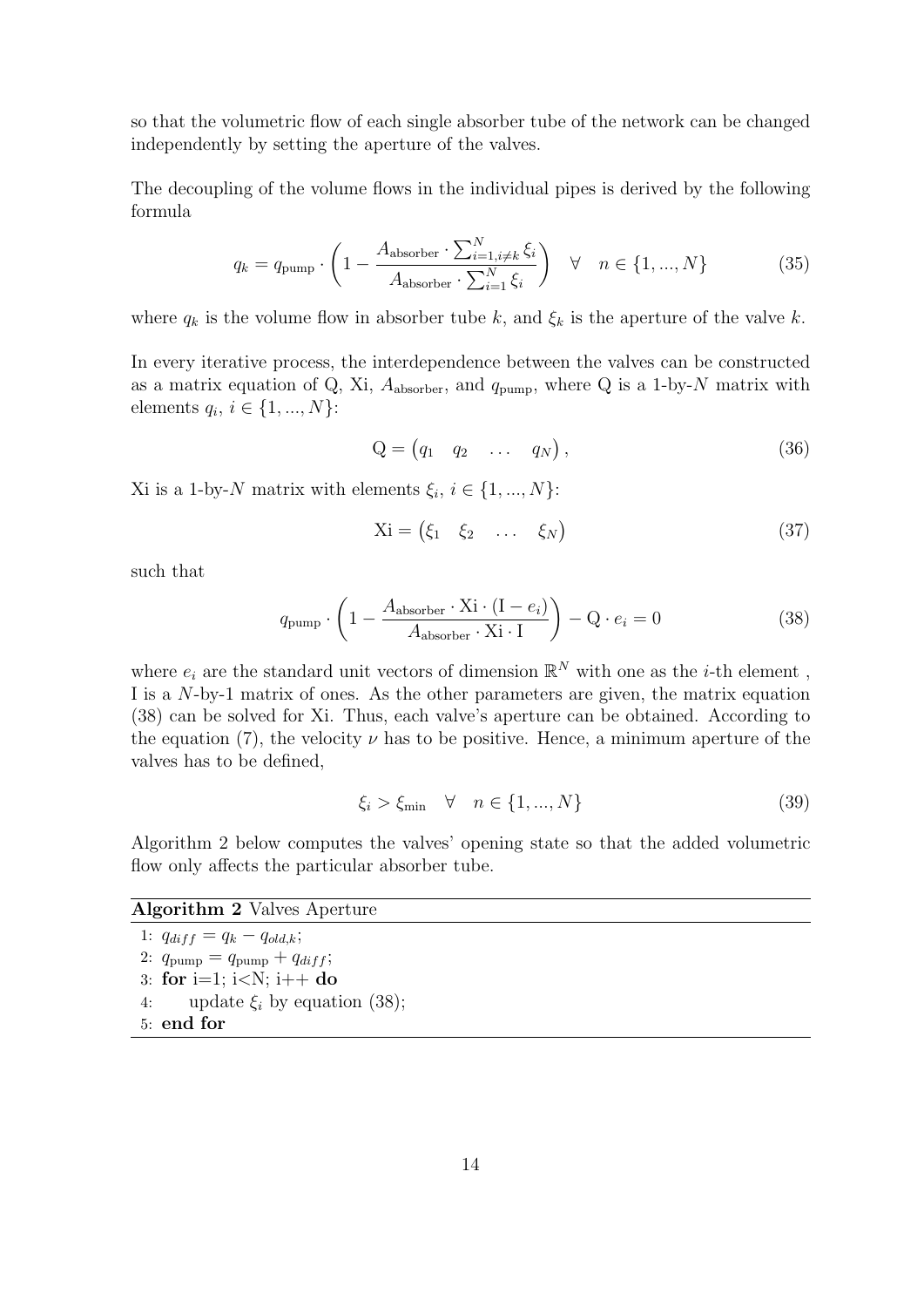# <span id="page-17-0"></span>4 Feasibility study

In this section, the introduced controlling method are examined in a test case with several EuroTrough 150 tubes in a row [\[12\]](#page-25-13). The test case consists of a network of four absorber tube and will involve shadowing of the collectors, see [Table 6.](#page-17-4)

### <span id="page-17-1"></span>4.1 Test case of a parabolic trough power plant

The test case of an concentrating solar thermal power plant consists 4 parallel absorber tube loops with 48 mirror modules, each 12 m long. The parameters of the optical model for the power plant test case are given in [Table 6.](#page-17-4)

<span id="page-17-4"></span>

| Parameter                 | Description                                         | Value                               |
|---------------------------|-----------------------------------------------------|-------------------------------------|
| G                         | Aperture width of the mirrors                       | $5.76 \text{ m}$                    |
| $\eta_{\rm reflectivity}$ | Optical efficiency of the collector reflectivity    | $96\%$                              |
| $\eta_{\rm thermal}$      | Thermal efficiency of the absorber tube             | 70 %                                |
| $r_{\rm absorber}$        | Radius of the absorber tubes                        | $35 \text{ mm}$                     |
| $A_{\text{absorber}}$     | Cross sectional area of the absorber tubes          | $3.85 \cdot 10^{-3}$ m <sup>2</sup> |
| $r_{\text{header}}$       | Radius of the header tubes                          | $20 \text{ mm}$                     |
| $A_{\text{header}}$       | Cross sectional area of the header tubes            | $1.26 \cdot 10^{-3}$ m <sup>2</sup> |
| $N_{\rm m}$               | Number of the modules per absorber tube             | 48                                  |
| $l_{\rm m}$               | Length of a module                                  | $12 \text{ m}$                      |
| $l_{\rm absorber}$        | Total length of the absorber tube $(N_m \cdot l_m)$ | $576 \text{ m}$                     |
| $l_{\text{header}}$       | Distance between inflow valves of the header tube   | $30 \text{ m}$                      |
| N                         | Number of parallel absorber tubes                   | $\overline{4}$                      |
| $\alpha$                  | Absorbance of the absorber tube                     | $95\%$                              |
| $\gamma$                  | Transmittance of the tube metal                     | $95\%$                              |
| $t_{\text{row}}$          | Row shadowing                                       | $0.6059$ m                          |

Table 6: Parameters of the optical model for the power plant test case

### <span id="page-17-2"></span>4.2 Network with single collector row

In this subsection, the control schemes are tested on the test cases for the network with a single collector row and the results are shown. It starts from the design point and compares the mirror control and valve control with partial shadowing.

#### <span id="page-17-3"></span>4.2.1 Design point

A design point with constant solar irradiation and constant valves' opening state is used, such that the heat transfer fluid reaches exactly the desired outflow temperature at the end of each absorber tube.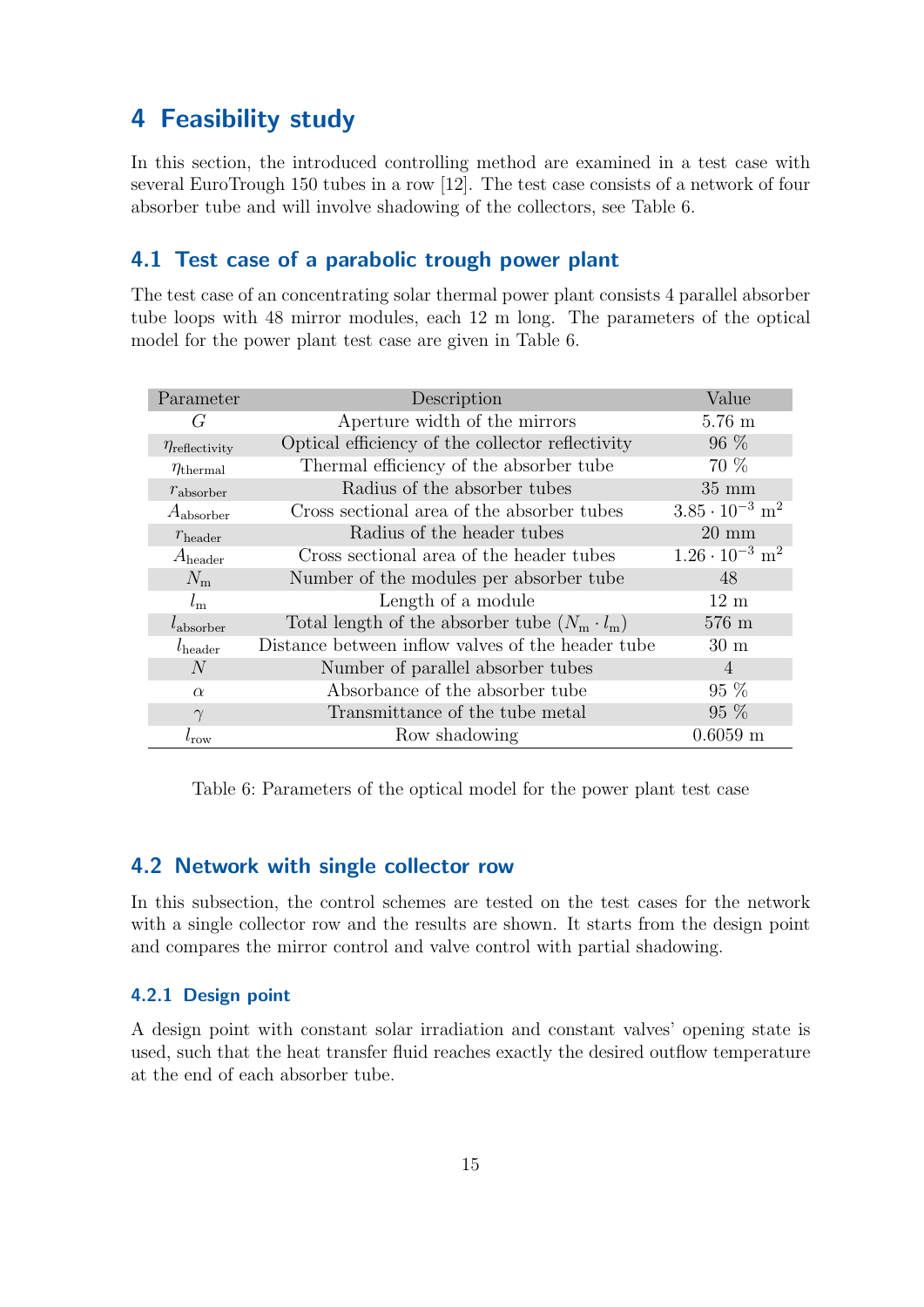The full intensity of direct solar irradiation is assumed while not any clouds overshadowing the collectors are considered. The heating temperature reaches exactly the desired outflow temperature of 666.35 K. The volumetric flow through the tube is 27.18  $m^3h^{-1}$ , which is 7 % higher than the measured value at this time point at 25.3  $m^3h^{-1}$ . The behavior of the temperature in the absorber tube results in a straight line since the temperature rises evenly and strictly monotonously due to the constant solar irradiation and the constant pump flow, see Figure [4.](#page-18-1) This design point serves as the start point for the following test case scenarios.

<span id="page-18-1"></span>

Figure 4: The behavior of the temperature in the absorber tube with no partial shadowing for the design point. The temperature increases over the length of the tube and reaches exactly the desired temperature.

#### <span id="page-18-0"></span>4.2.2 Mirror control

To testing the control schemes, shadows were simulated over the collector row. The shadow distribution is from mirror 30 to 35. Once the mirror is overshadowed, the solar irradiation was set to zero over these parts. In the not overshadowed parts, the collector row stays constant with the value used to calculate the design point.

The mirror control is tested on the single partially overshadowed absorber tube.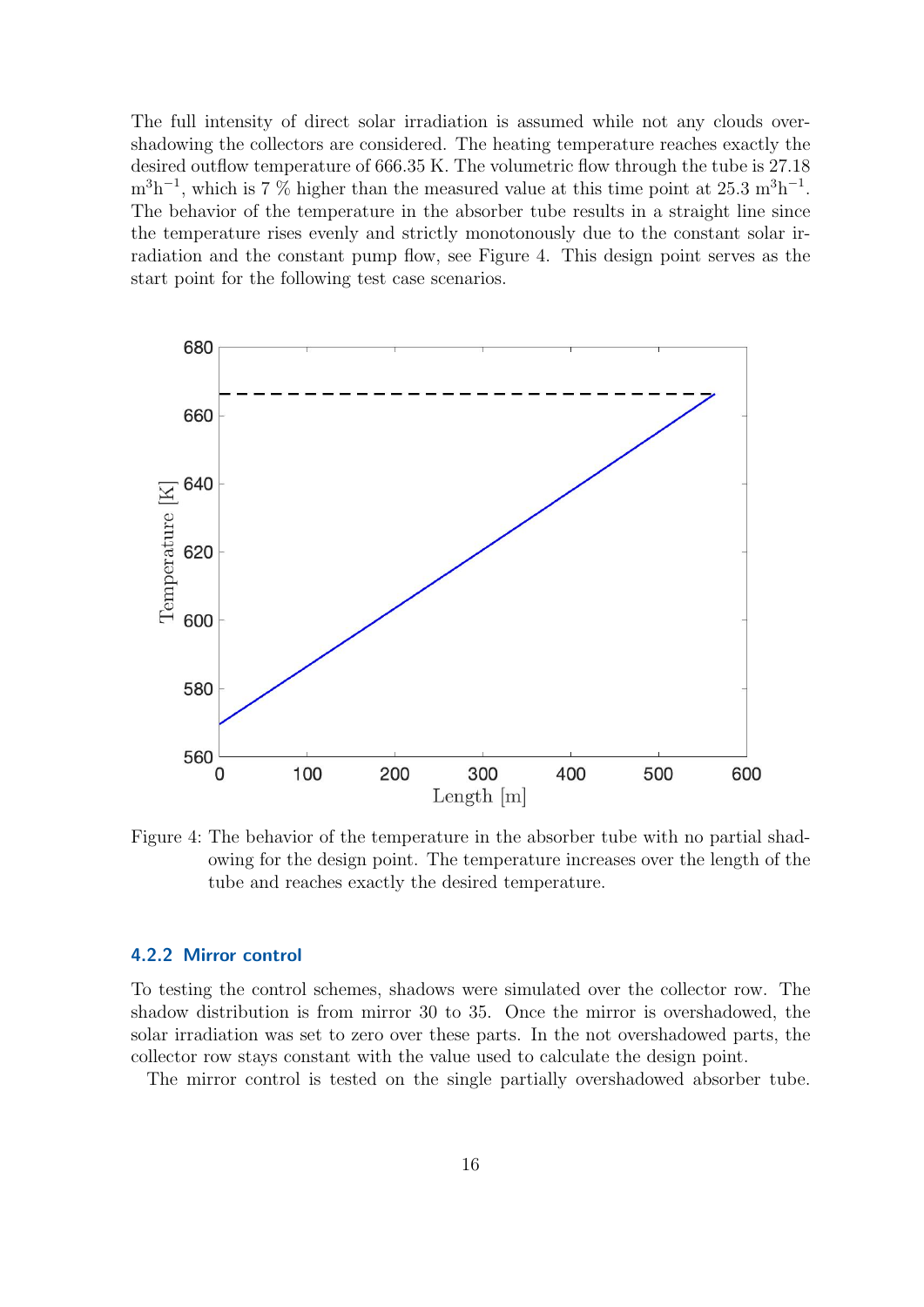<span id="page-19-1"></span>

Figure 5: The behavior of the temperature in a single absorber tube with partial shadowing for the mirror control mechanism. In the overshadowed parts the temperature does not increase because the solar irradiation was set to zero. The pump volumetric flow was decreased to reach the desired temperature.

Figure [5](#page-19-1) shows that in the overshadowed parts of the tube the temperature keeps constant since the solar irradiation in these parts is zero. In the not overshadowed parts, the temperature increased slightly steeper to be able to reach the desired temperature. In comparison to the design point, the volumetric flow of the pump  $q_{\text{pump}}$  was decreased to 21.69  $m<sup>3</sup>h<sup>-1</sup>$  to slow the flow of the HTF. This is due to the lower energy input caused by overshadowing. The simulation took 79.6274 seconds.

#### <span id="page-19-0"></span>4.2.3 Valve control

To compare the results of the valve control and mirror control, the same setting of the overshadowed collector row is used. The expectations of the results are also the same. In the overshadowed parts the temperature should keep constant. Unfortunately, the simulation has failed to meet expectations, see Figure [6.](#page-20-2) There must be a bug in the implementation. The volumetric flow is  $12.32 \text{ m}^3 \text{h}^{-1}$  and the outlet temperature is 665.35 K. The volumetric flow is 43 % lower than the volumetric flow achieved by the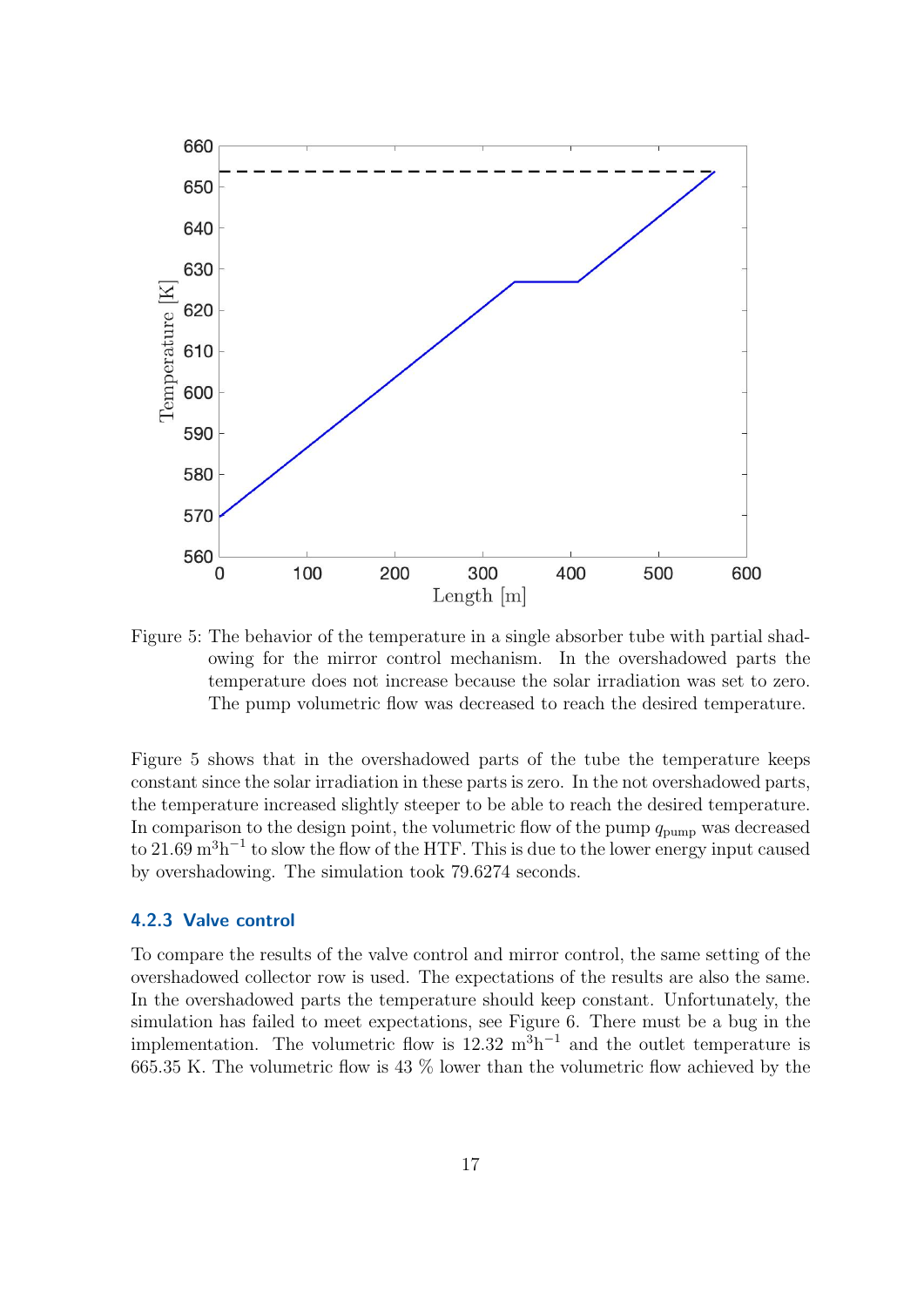mirror control. The reason for the difference is that the valve control can reach the desired temperature exactly, while the volumetric flow has to be decreased.

<span id="page-20-2"></span>

Figure 6: The behavior of the temperature in a single absorber tube with partial shadowing to the valve control mechanism. The pump volumetric flow was decreased to reach the desired temperature.

### <span id="page-20-0"></span>4.3 Network with four collector rows

In this subsection, the control schemes are tested on the test cases for the network with four absorber tubes and the results are shown. It starts from the design point again and compares the mirror control and valve control with partial shadowing.

#### <span id="page-20-1"></span>4.3.1 Design point

The valves and the volumetric flow of the pump have to be set for the simulation of the design point for a network of tubes. The volumetric flow through each absorber tube should be the same. As a result of this, the increase in temperature should also be the same.

Figure [7](#page-21-1) shows the temperature behavior for a solar thermal power plant with four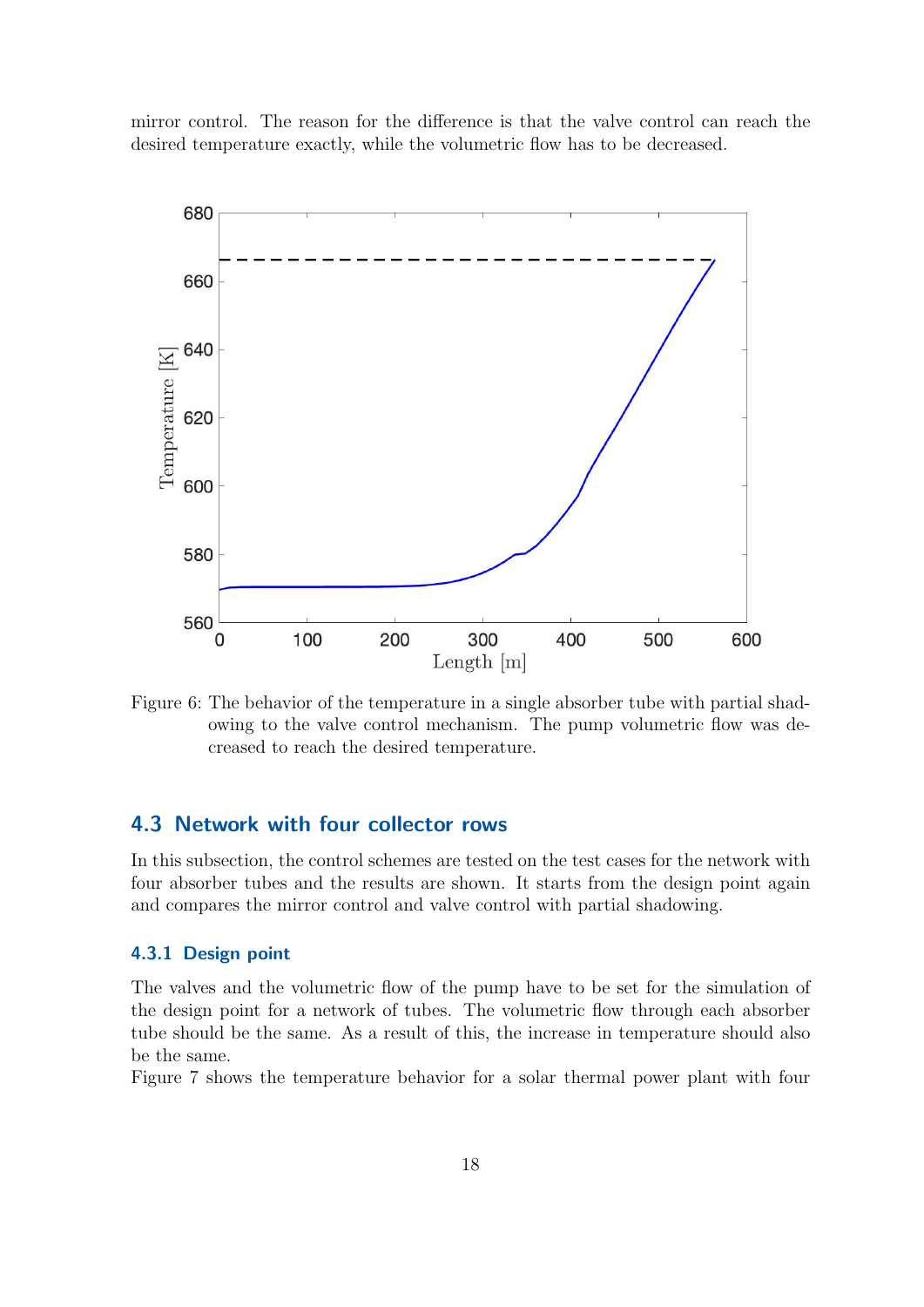collector rows without partial shadowing. The power plant is set to a design point where all four absorber tubes could reach the desired temperature. The volumetric flow of  $108.18 \text{ m}^3$ h<sup>-1</sup> is the maximum flow the plant can reach with the solar irradiation shown in Table [6.](#page-17-4)

<span id="page-21-1"></span>

Figure 7: The behavior of the temperature in each absorber tube for the design point. The temperatures behave in the same way in all four rows.

#### <span id="page-21-0"></span>4.3.2 Mirror control

In this test case, the mirror control is used to control the temperature in the network with four absorber tubes. The shadow distribution of the second tube is from mirror 1 to 3 and 10 to 20. The shadow distribution of the third tube is from mirror 1 to 5 and 15 to 23. The shadow distribution of the third tube is from mirror 1 to 17. Once the mirror is overshadowed, the solar irradiation was set to zero over these parts. In the not overshadowed parts, the collector row stays constant with the value used to calculate the design point. As can be seen in Figure [8](#page-22-1) the overshadowed parts of the collector field represent a horizontal course of the temperature. The fewer the tube is overshadowed, the more mirrors must be defocused to keep the temperature inside the desired interval. However, the simulation results have failed to meet the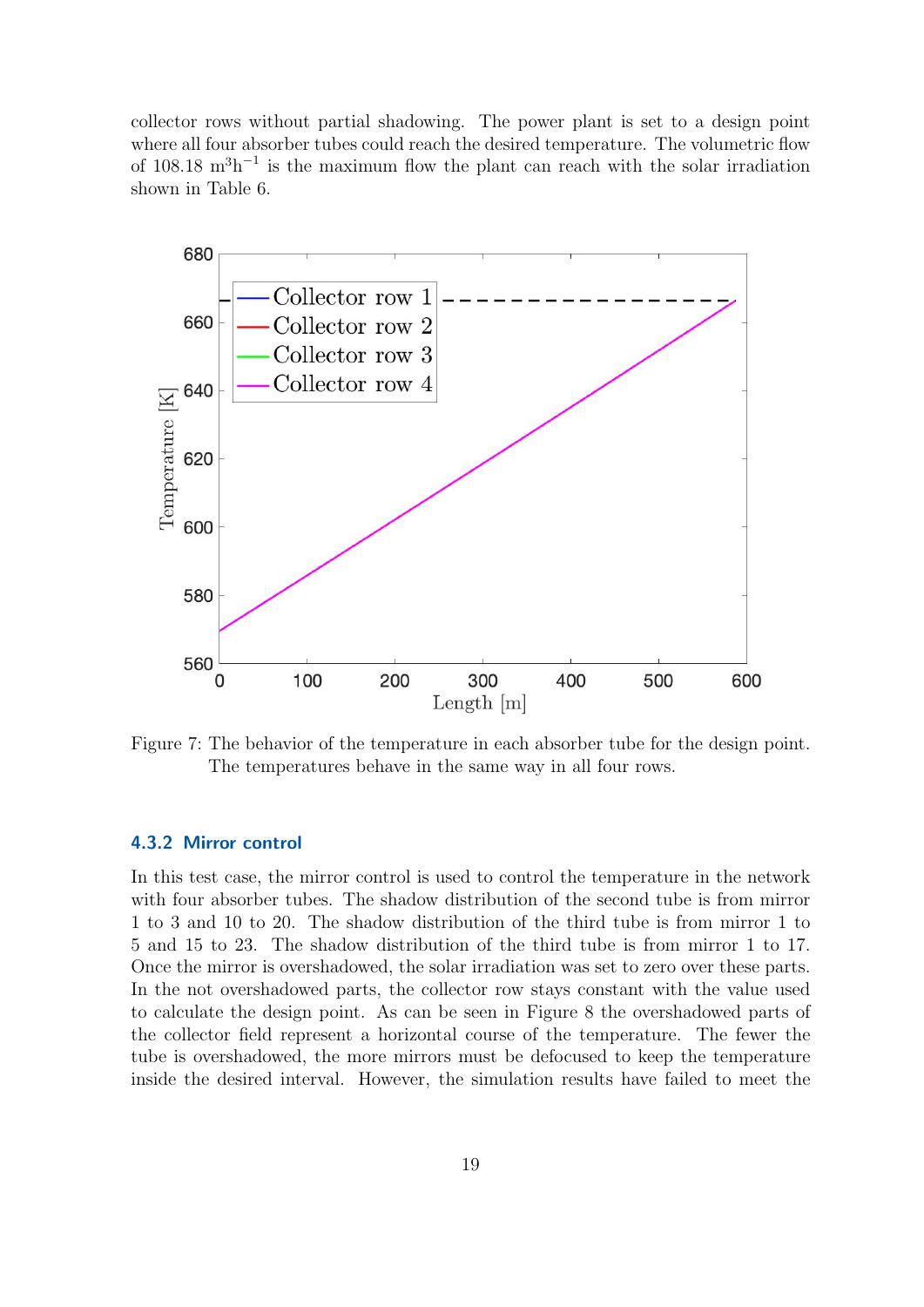expectation, since not all four tubes reach the desired temperature. The volumetric flow of 70.21  $\mathrm{m}^{3} \mathrm{h}^{-1}$  is significantly lower than the volumetric flow of the design point. This difference is caused by the energy loss of the overshadowed parts of the collector field and the defocused mirrors. The outlet temperature of the first collector row at the end of the network is 653.82 K, which is slightly lower than the desired temperature. This is due to that the temperature is kept in a certain interval to ensure it under the desired temperature.

<span id="page-22-1"></span>

Figure 8: The behavior of the temperature in each absorber tube with partial overshadowing and the valve control mechanism. Not all four tubes reach the desired temperature. In every tube, enough mirrors are defocused so that they do not exceed the maximum temperature.

#### <span id="page-22-0"></span>4.3.3 Valve control

To testing the control schemes, shadows were simulated over the collector row. In this test case, the valve control is used to control the temperature in the network with four absorber tubes. As showed in the previous section, every tube is overshadowed in a different way and a different length. If no mirror is defocused, this would lead to that each tube reaches a different temperature. The valve control controls the volumetric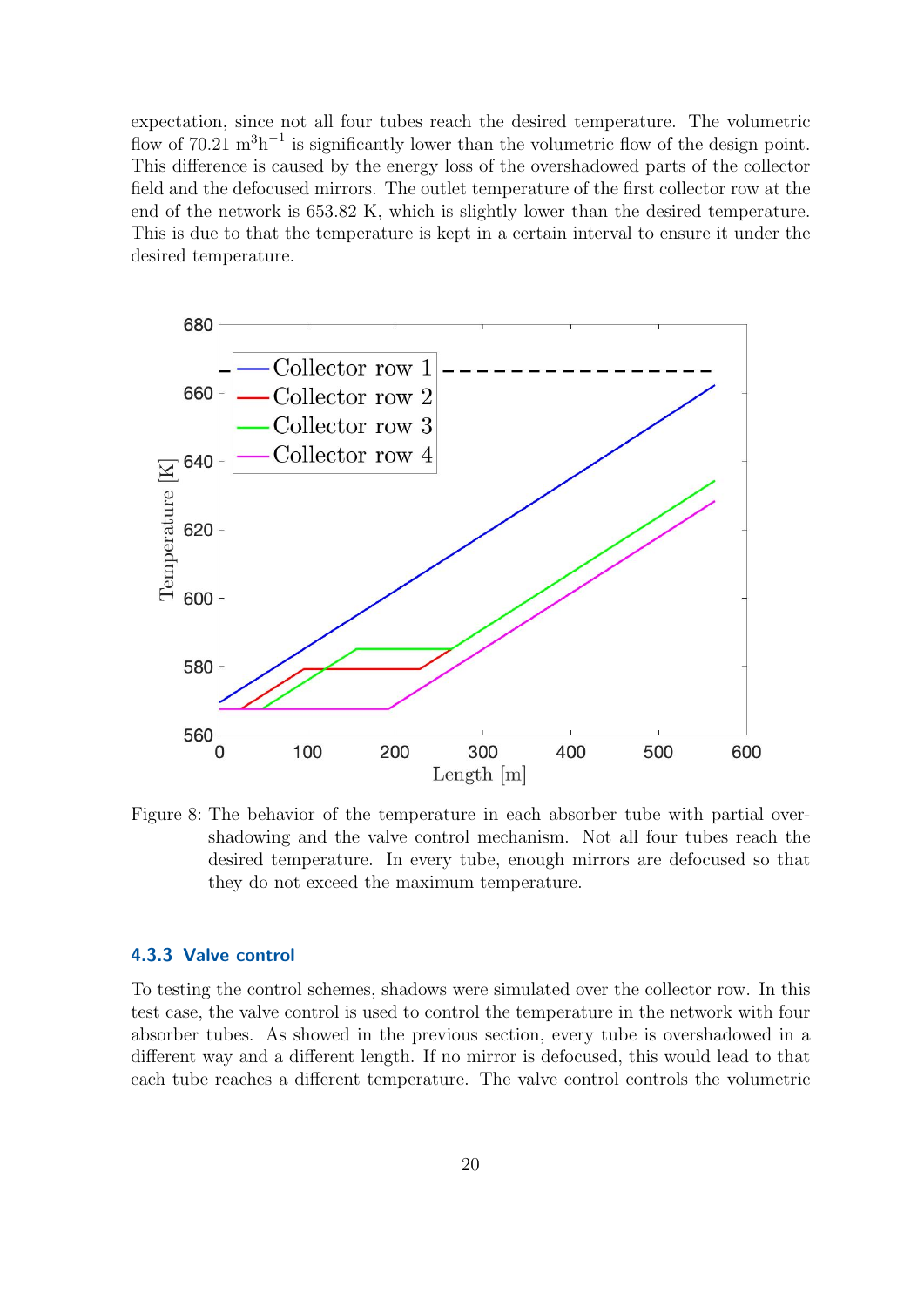through each absorber tube separately, so that the temperature distribution along each absorber tube is expected to be different. This results that the course of the temperatures in the absorber tubes should not be parallel. The overshadowed parts of the collector field represent a horizontal course of the temperature. Since no mirrors were defocused and the volumetric flow through each tube was controlled separately, the desired temperature should reach in all tubes. To achieve the desired temperature exactly, the gradients of the temperature distributions in each absorber tube should be different. Unfortunately, there should be a bug in the implementation, such that the simulation does not return a useful result. However, it can be expected that both the temperature and the volumetric flow at the heat exchanger should increase using the valve control compared to the mirror control. It should be a significant improvement to the efficiency of the solar thermal power plant, since the energy loss comes only from the overshadowing parts of the collector field.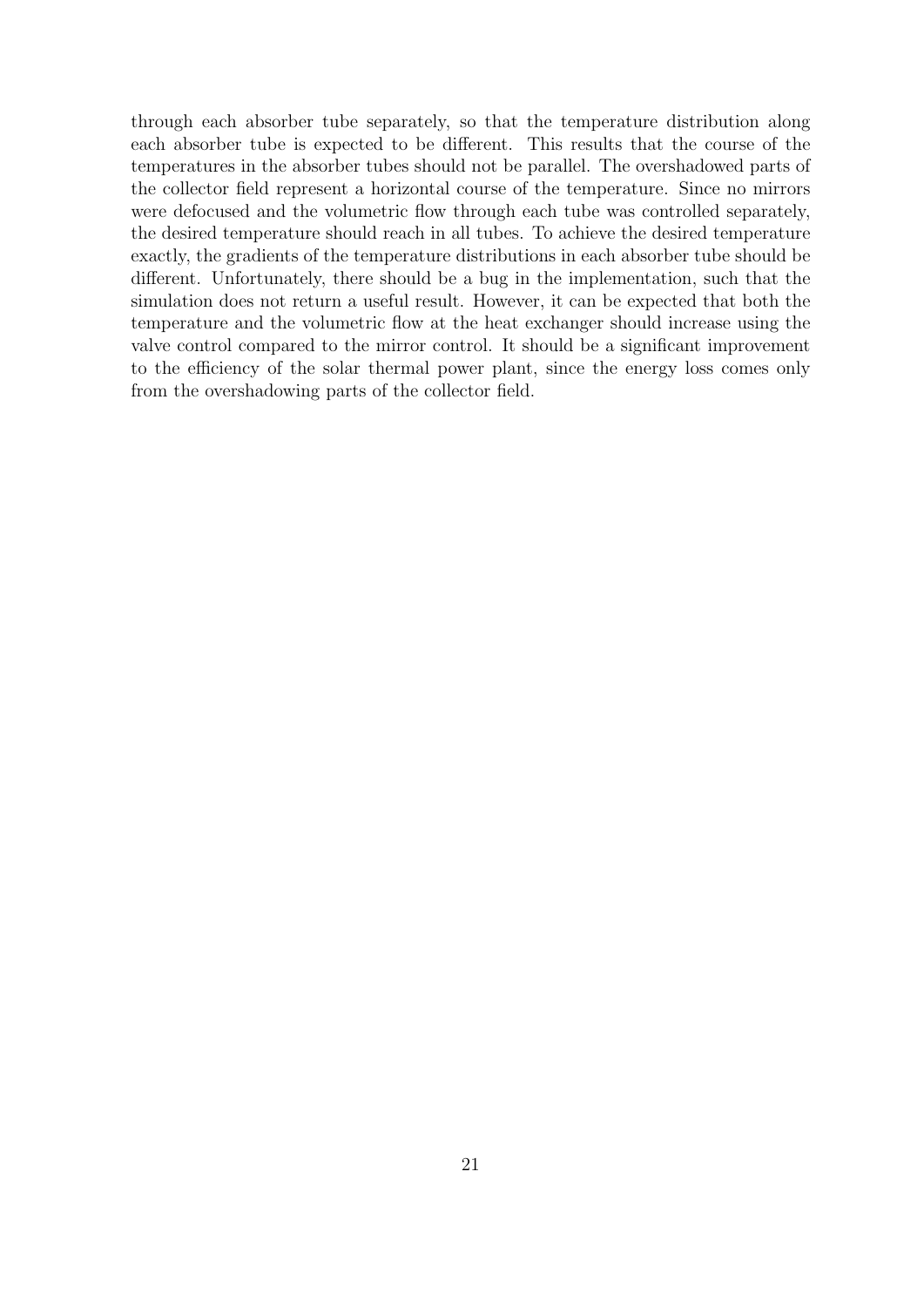# <span id="page-24-0"></span>5 Conclusion

Within this thesis, several control strategies are introduced to control the heat transfer fluid's temperature at the end of each absorber tube of a parabolic trough solar thermal power plant. The optics of the solar field, the thermodynamics in the tubes, and the flow in a network of tubes are modeled. The state of the art control method is extended by controlling each valve at the inlet of each absorber tube independently. Two test cases are constructed from a real dataset to verify the implementation and compare the results. According to the comparison, we can see that the valve control results in a higher volumetric flow of the heat transfer fluid over the approach of defocussing mirrors when using a solar thermal power plant. This shows that the valve control is more efficient than mirror control. Although the result of the simulation has failed to meet the expectation, the valve control should have higher efficiency than the mirror control since the whole available solar thermal energy is used by using the valve control.

Since in real practice it is hard to adjust the valves so precisely as mentioned in the course of simulations, the next step would have to include the so-called sliding shutter valves. This can be realized by a kind of staircase function that represents the valve setting. Furthermore, a more accurate thermodynamic model considering the pressure drop inside the network of tubes would be conceivable. Moreover, the quality of a control method is highly dependent on the prediction accuracy of the cloud. Therefore, it is important to investigate its sensitivities regarding uncertainties.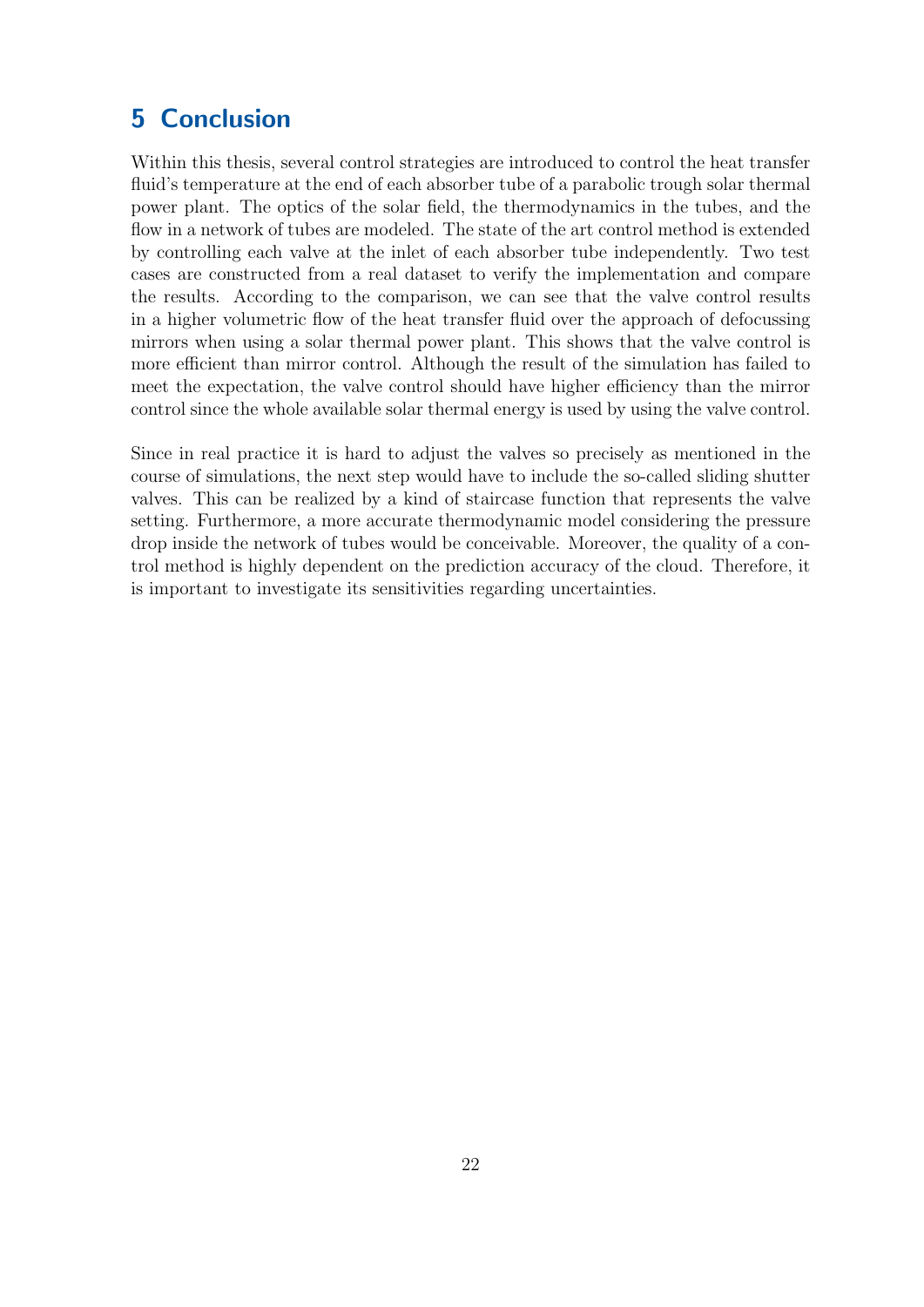## <span id="page-25-0"></span>**References**

- <span id="page-25-11"></span>[1] Walter Benenson, John W Harris, Horst Stöcker, and Holger Lutz. *Handbook of* physics. Springer Science & Business Media, 2006.
- <span id="page-25-2"></span>[2] John J Burkhardt III, Garvin A Heath, and Craig S Turchi. Life cycle assessment of a parabolic trough concentrating solar power plant and the impacts of key design alternatives. Environmental science  $\mathcal B$  technology, 45(6):2457-2464, 2011.
- <span id="page-25-3"></span>[3] AJ Calvaer. Power Systems: Modelling and Control Applications: Selected Papers from the IFAC Symposium, Brussels, Belgium, 5-8 September 1988. Elsevier, 2014.
- <span id="page-25-8"></span>[4] Eduardo F Camacho and Manuel Berenguel. Control of solar energy systems. IFAC Proceedings Volumes, 45(15):848–855, 2012.
- <span id="page-25-7"></span>[5] M. Cherek. Regulating the temperature in a network of tubes in solar thermal power plants. Bachelor thesis, RWTH Aachen University, 2018.
- <span id="page-25-4"></span>[6] LL Chung, Yen-Po Wang, and CC Tung. Instantaneous control of structures with time-delay consideration. Engineering structures, 19(6):465–475, 1997.
- <span id="page-25-10"></span>[7] Russell Forristall. Heat transfer analysis and modeling of a parabolic trough solar receiver implemented in engineering equation solver. Technical report, National Renewable Energy Lab., Golden, CO.(US), 2003.
- <span id="page-25-6"></span>[8] AJ Gallego and EF Camacho. Adaptative state-space model predictive control of a parabolic-trough field. Control Engineering Practice, 20(9):904–911, 2012.
- <span id="page-25-1"></span>[9] Michael Geyer, Eckhard Lüpfert, Rafael Osuna, Antonio Esteban, Wolfgang Schiel, Axel Schweitzer, Eduardo Zarza, Paul Nava, Josef Langenkamp, Eli Mandelberg, et al. Eurotrough-parabolic trough collector developed for cost efficient solar power generation. In 11th International symposium on concentrating solar power and chemical energy technologies, pages 04–06, 2002.
- <span id="page-25-9"></span>[10] Andrea Giostri. Transient effects in linear concentrating solar thermal power plant. PhD thesis, Italy, 2014.
- <span id="page-25-5"></span>[11] Michael Hinze. Instantaneous closed loop control of the navier–stokes system. SIAM journal on control and optimization, 44(2):564–583, 2005.
- <span id="page-25-13"></span>[12] Eckhard Lupfert, Eduardo Zarza, Michael Geyer, Paul Nava, Josef Langenkamp, ¨ Wolfgang Schiel, Antonio Esteban, Rafael Osuna, and Eli Mandelberg. Euro trough collector qualification complete-performance test results from psa. In ISES Solar World Congress 2001 & 2003 Proceedings, 2003.
- <span id="page-25-12"></span>[13] Anthony S McCormack and Keith R Godfrey. Rule-based autotuning based on frequency domain identification. IEEE transactions on control systems technology, 6(1):43–61, 1998.